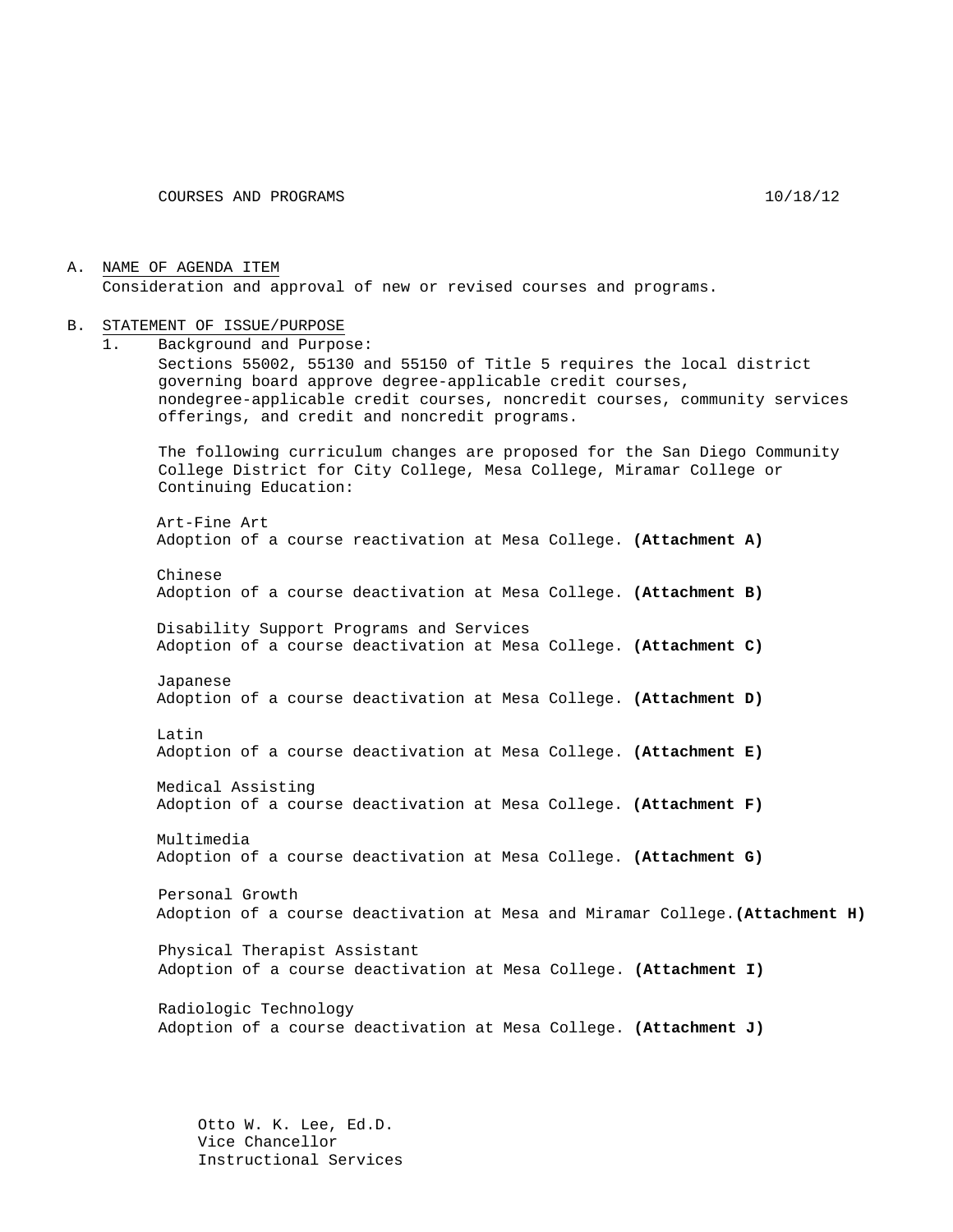B. STATEMENT OF ISSUE/PURPOSE (Continued) 1. Background and Purpose: (Continued) Administration of Justice Adoption of a new program at Miramar College. **(Attachment K)** Behavioral Sciences Adoption of a program revision at City College. **(Attachment L)** Child Development Adoption of a program revision at Mesa College. **(Attachment M)** Electronics Adoption of a program revision at City College. **(Attachment N)** History Adoption of a new program at City College. **(Attachment O)** Liberal Arts and Sciences Adoption of a program revision at City College. **(Attachment P)** Mathematics Adoption of a new program at City College. **(Attachment Q)** Multimedia Adoption of a program revision at Mesa College. **(Attachment R)** Physical Science Adoption of a new program at Miramar College. **(Attachment S)** Physics Adoption of a new program at City College. **(Attachment T)** Psychology Adoption of a program revision at Miramar College. **(Attachment U)** Political Science Adoption of a new program at City College **(Attachment V)** Social and Behavioral Sciences Adoption of a new program at Miramar College. **(Attachment W)** Visual and Performing Arts Adoption of a program revision at City College. **(Attachment X)** World Language Studies Adoption of a program revision at Miramar College. **(Attachment Y)**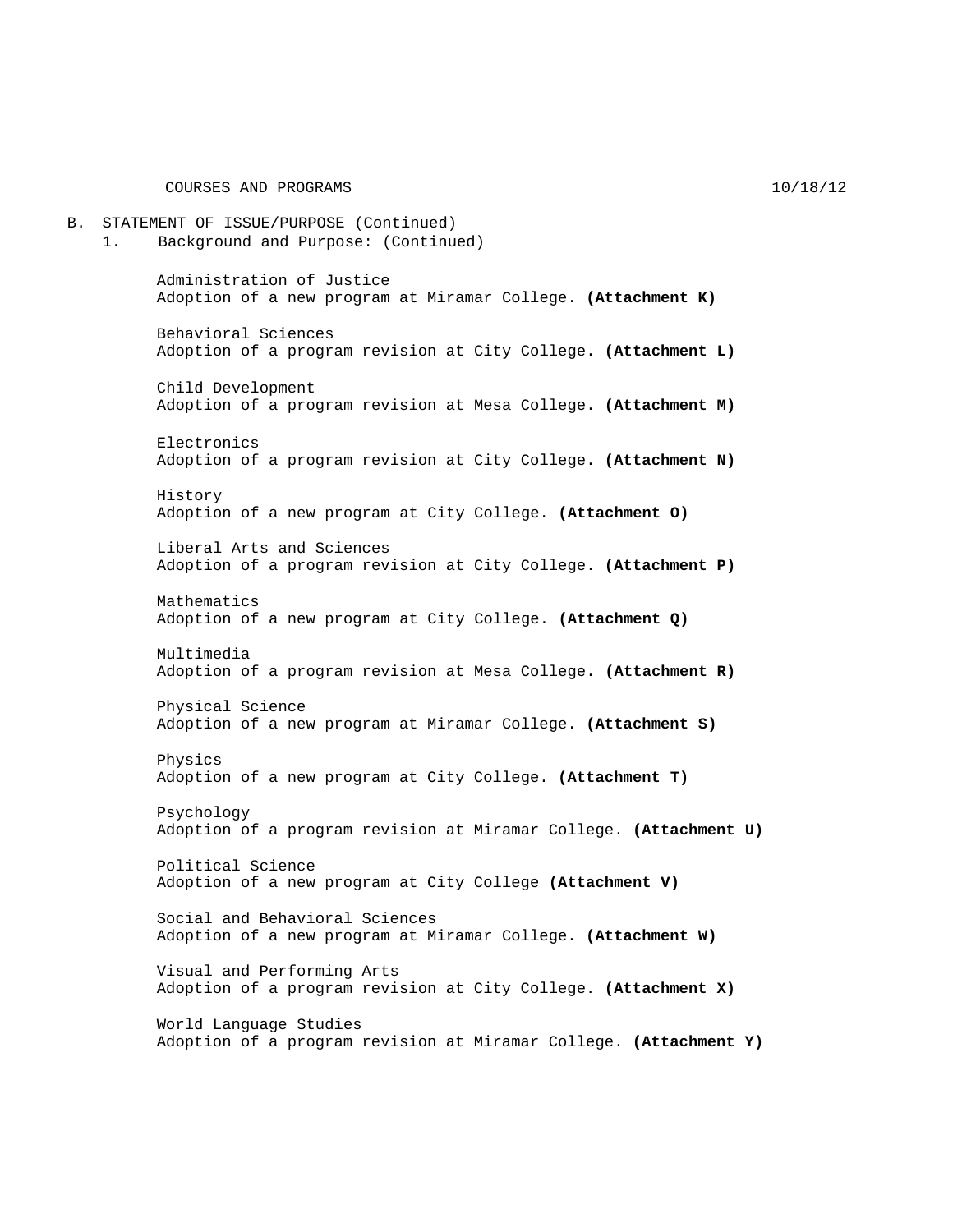COURSES AND PROGRAMS 10/18/12

- B. STATEMENT OF ISSUE/PURPOSE (Continued)
	- 2. Cost and Funding

There is no additional cost to the District.

C. PROPOSAL

The Board of Trustees hereby grants authority to take the action outlined in Part A.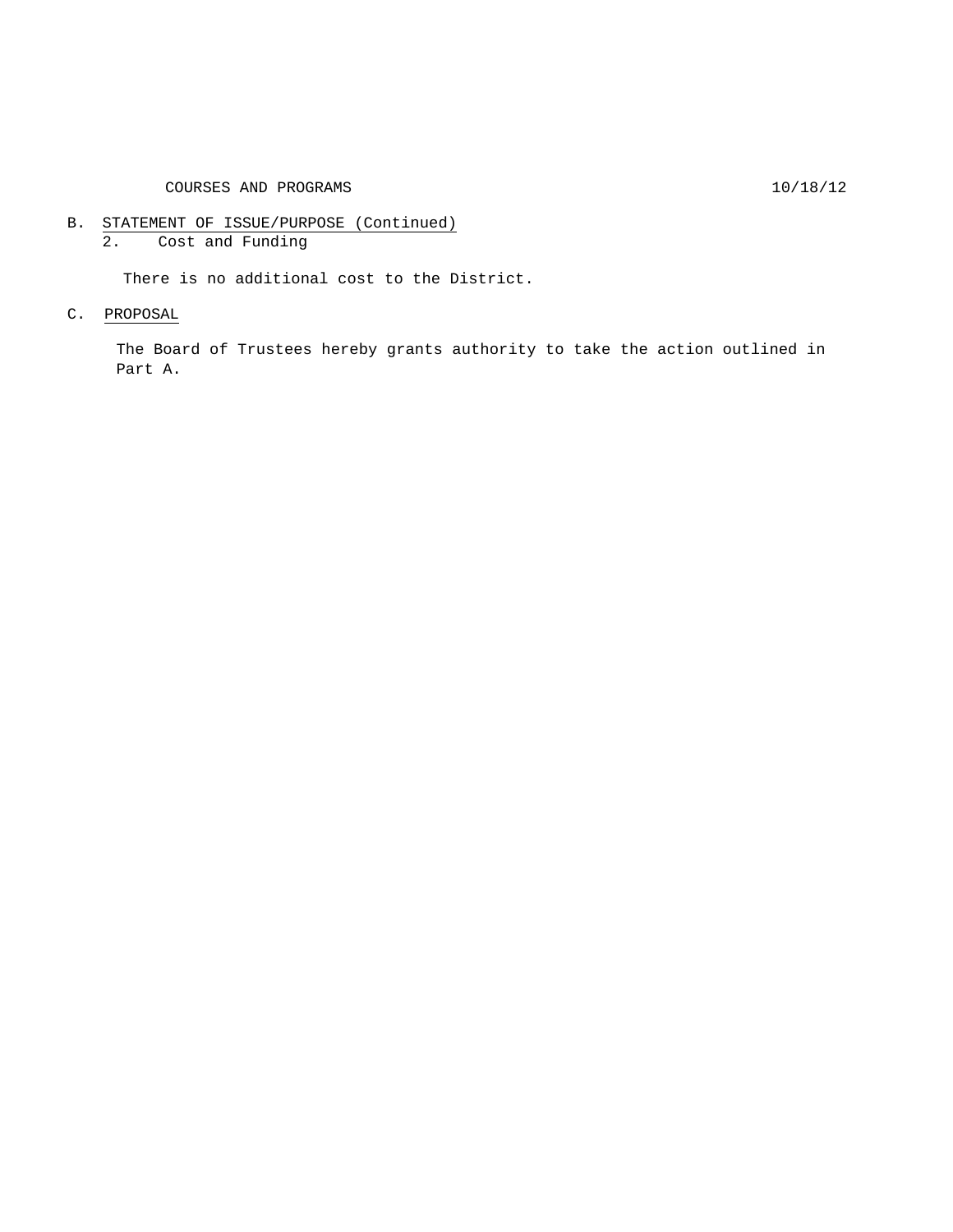Adoption of a course reactivation at Mesa College.

Proposed course reactivation at Mesa College:

#### **130 Pre-Columbian Art**

#### **48 - 54 hours lecture, 3 units Letter Grade or Pass/No Pass Option**

*Advisory:* English 101 with a grade of "C" or better, or equivalent or Assessment Skill Levels R6 and W6.

*Limitation on Enrollment:* This course is not open to students with previous credit for Chicano Studies 231.

This course is a survey of Pre-Columbian art and architecture. Emphasis is placed on the styles representative of Mesoamerican and South American groups. This course is intended for art and art history majors, ethnic studies majors, and all students interested in the humanities. (FT) Associate Degree Credit & transfer to CSU.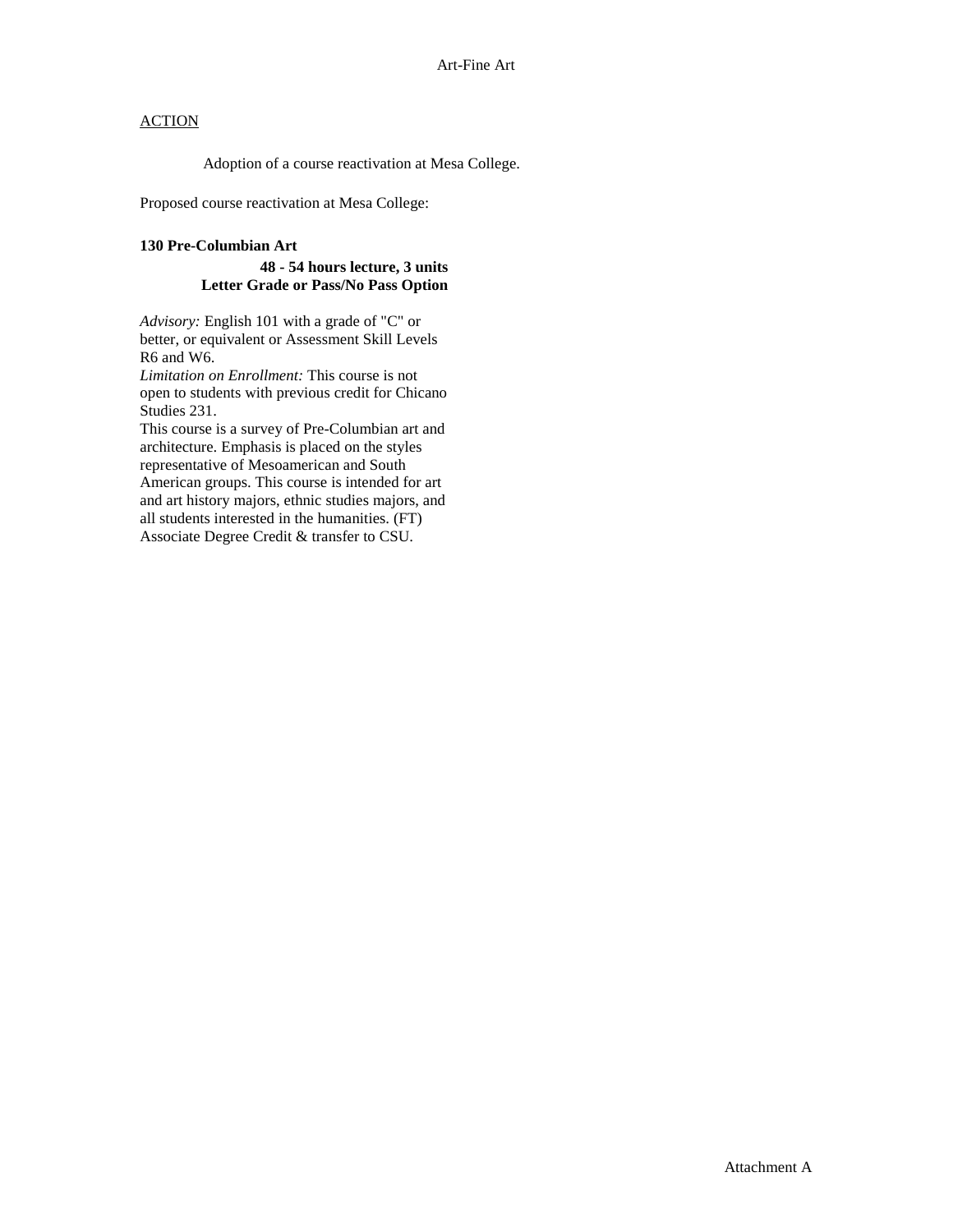Adoption of a course deactivation at Mesa College.

Proposed course deactivation at Mesa College:

### **296 Individualized Instruction in Chinese 24 - 108 hours other, 0.5-2 units Pass/No Pass**

*Limitation on Enrollment:* Concurrent enrollment in an approved course of the same discipline is required. The instructor of the related course will supply Add Code to the student, which permits registration in the course. This course provides supplemental instruction to reinforce achievement of the learning objectives of a course in the same discipline under the supervision of the instructor of the designated course. Learning activities may employ a variety of self-paced multimedia learning systems, language labs, print and electronic resources, laboratory, or field research arrangements, to assist student in reaching specific learning objectives. This open entry/open exit course is offered concurrently with designated courses. (FT) Associate Degree Credit & transfer to CSU.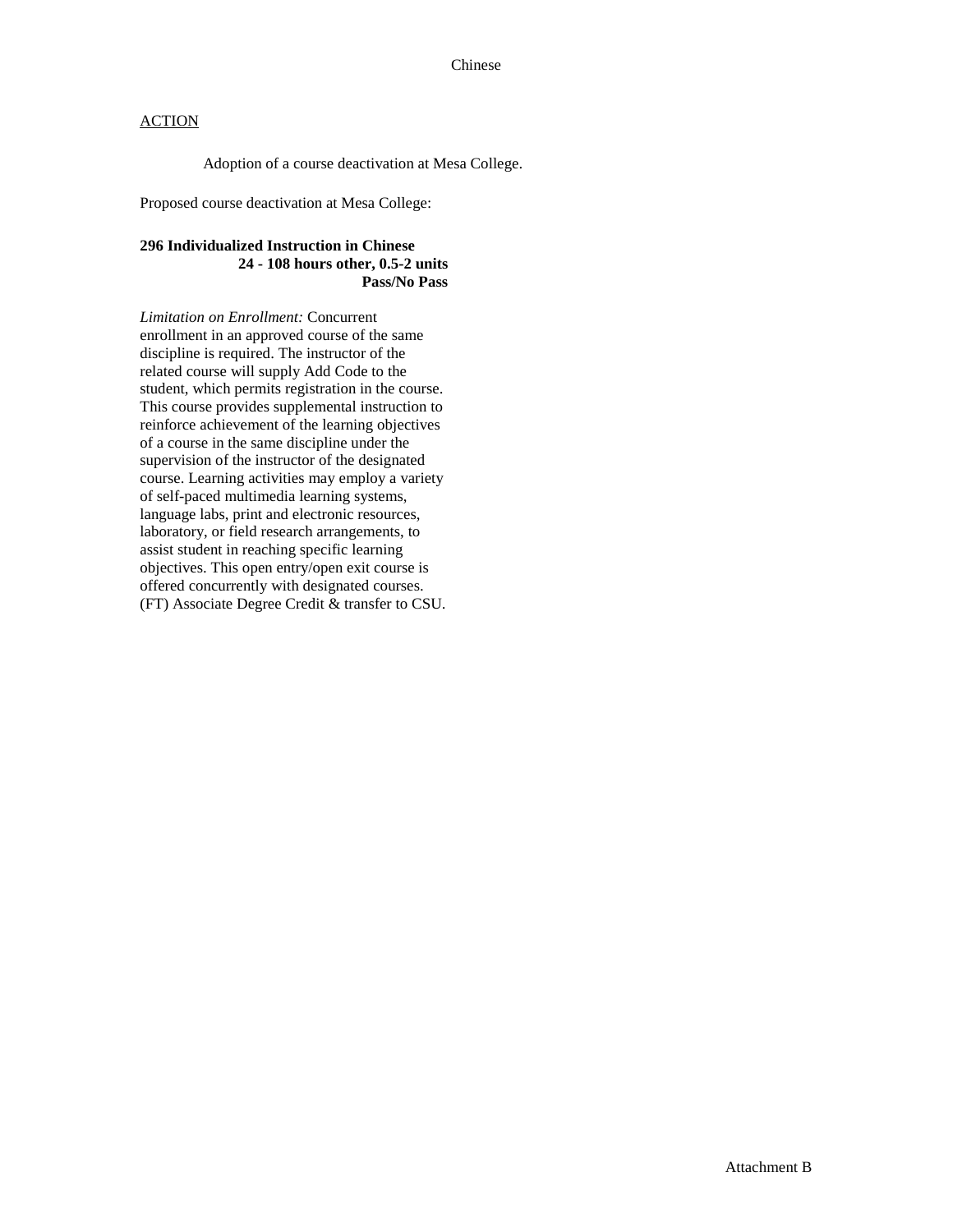Adoption of a course deactivation at Mesa College.

Proposed course deactivation at Mesa College:

# **42 Basic Skills Applied Study Strategies**

### **24 - 54 hours lab, 0.5-1 units Pass/No Pass**

This course is intended primarily for students needing disability related specialized support in mainstream basic skills classes in addition to the campus wide academic support services. The focus of this class is to provide study skill assistance for students enrolled in basic skill college classes. Initial emphasis is placed both on the application and generalization of study strategies as well as on assistive technology. Computer assisted instruction is utilized to supplement, review and rehearse basic skills learning. This course may be taken four times with different content for a maximum of four units. Not applicable to the Associate Degree.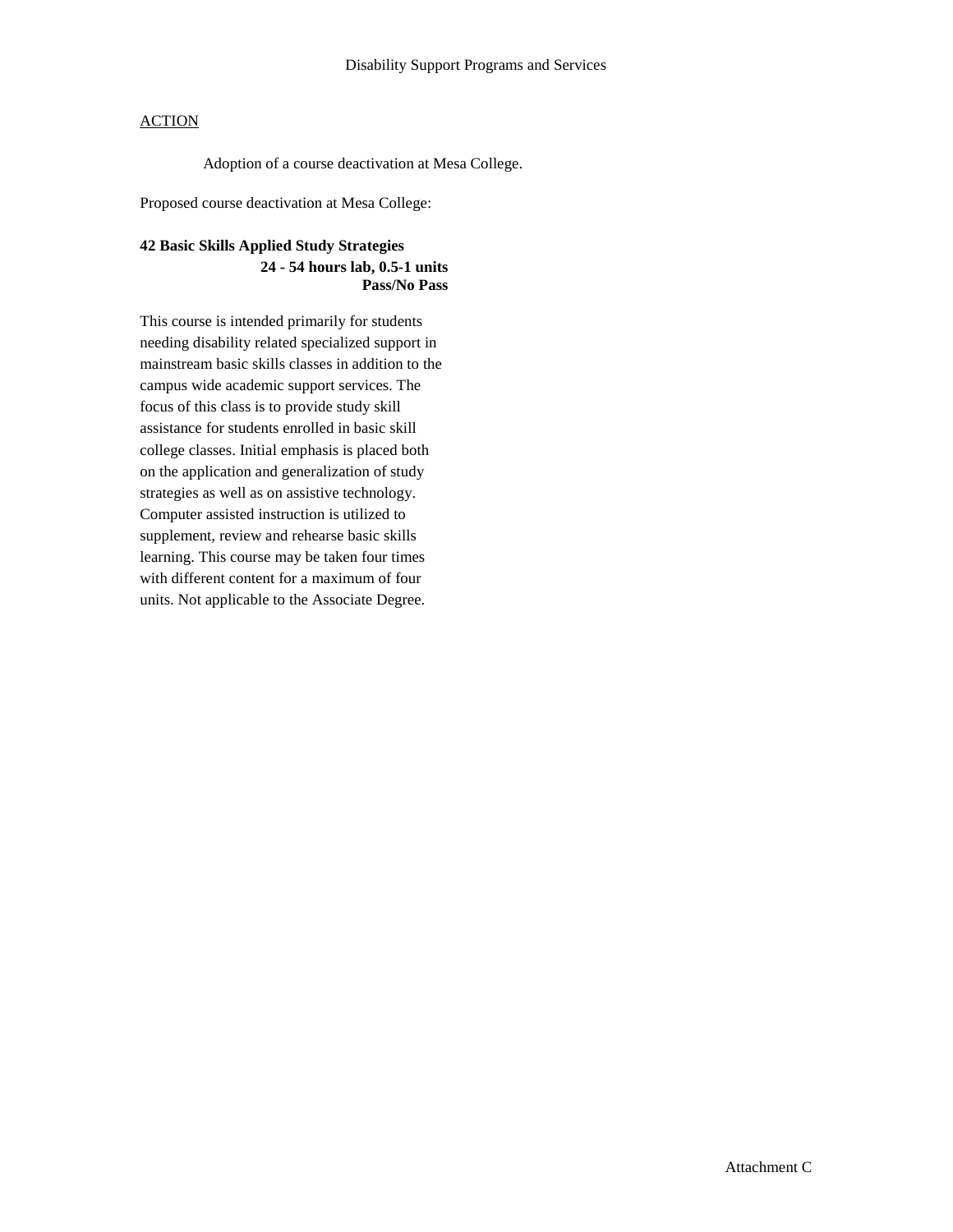Adoption of a course deactivation at Mesa College.

Proposed course deactivation at Mesa College:

### **296 Individualized Instruction in Japanese 24 - 108 hours other, 0.5-2 units Pass/No Pass**

*Limitation on Enrollment:* Concurrent enrollment in an approved course of the same discipline is required. The instructor of the related course will supply Add Code to the student, which permits registration in the course. This course provides supplemental instruction to reinforce achievement of the learning objectives of a course in the same discipline under the supervision of the instructor of the designated course. Learning activities may employ a variety of self-paced multimedia learning systems, language labs, print and electronic resources, laboratory, or field research arrangements, to assist student in reaching specific learning objectives. This open entry/open exit course is offered concurrently with designated courses. (FT) Associate Degree Credit & transfer to CSU.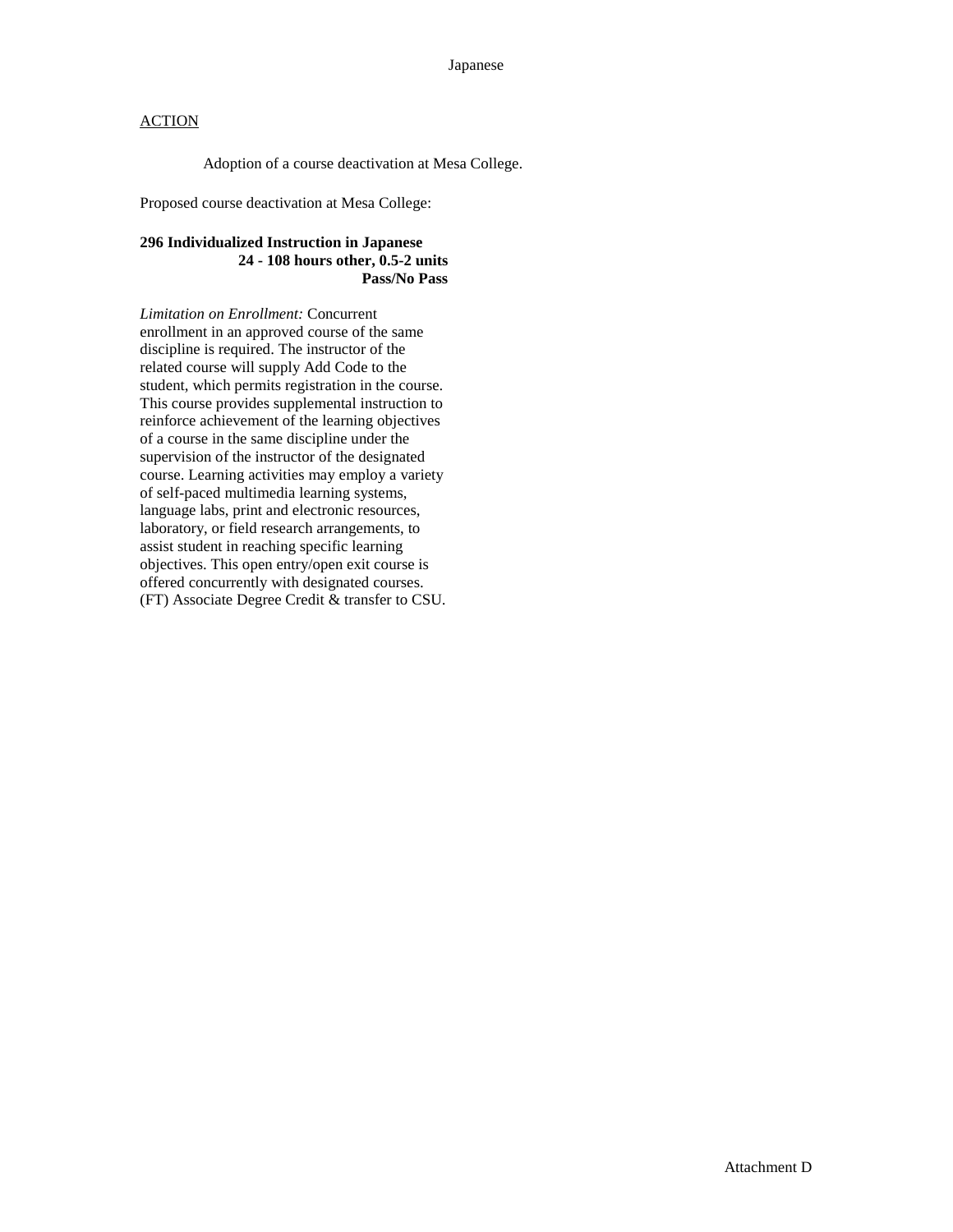Adoption a course deactivation at Mesa College.

Proposed course deactivation at Mesa College:

### **296 Individualized Instruction in Latin 24 - 108 hours other, 0.5-2 units Pass/No Pass**

*Limitation on Enrollment:* Concurrent enrollment in an approved course of the same discipline is required. The instructor of the related course will supply Add Code to the student, which permits registration in the course. This course provides supplemental instruction to reinforce achievement of the learning objectives of a course in the same discipline under the supervision of the instructor of the designated course. Learning activities may employ a variety of self-paced multimedia learning systems, language labs, print and electronic resources, laboratory, or field research arrangements, to assist student in reaching specific learning objectives. This open entry/open exit course is offered concurrently with designated courses. (FT) Associate Degree Credit & transfer to CSU.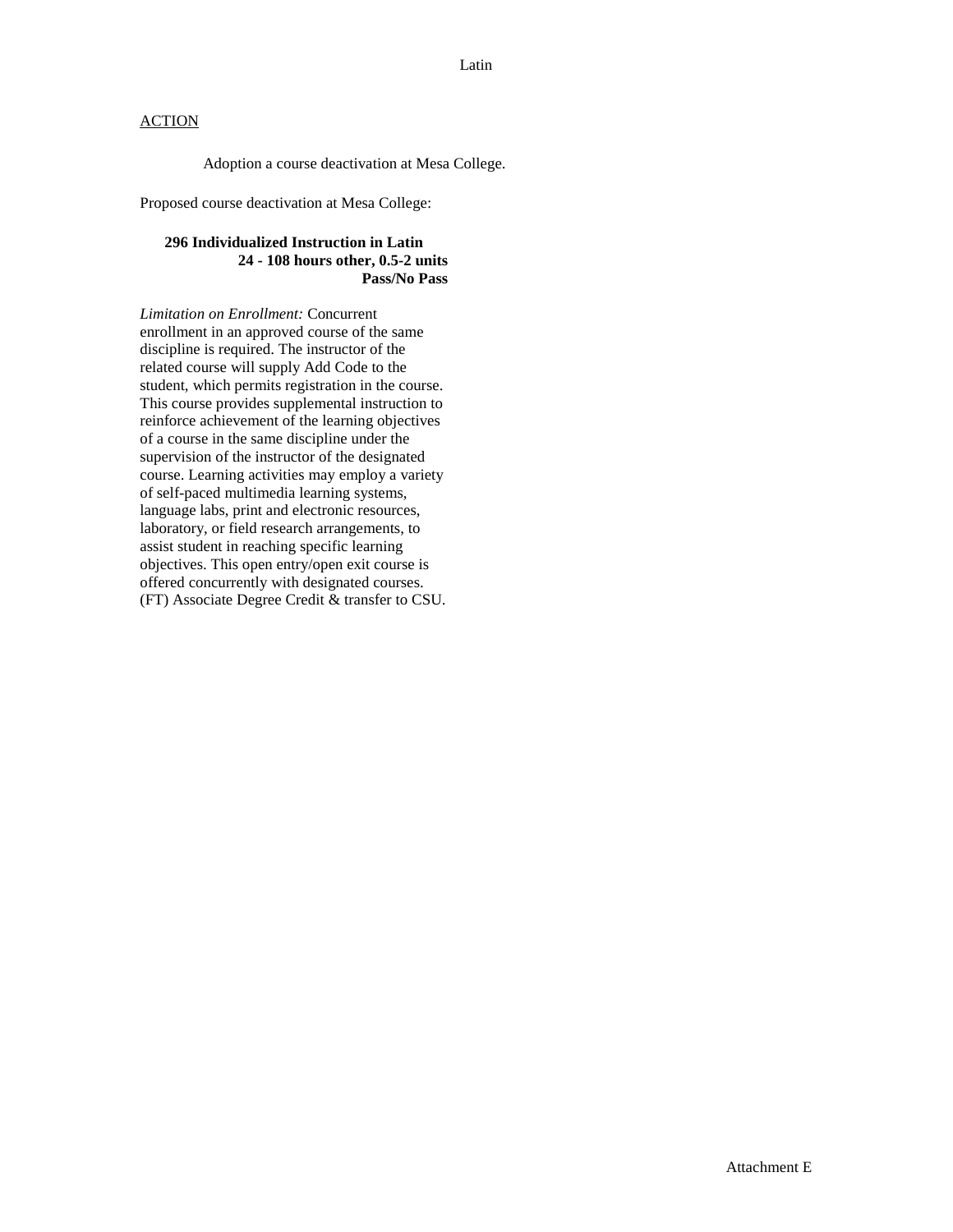Adoption of a course deactivation at Mesa College.

Proposed course deactivation at Mesa College:

#### **290 Independent Study**

### **48 - 162 hours other, 1-3 units Grade Only**

*Limitation on Enrollment:* Must obtain an Add Code from the instructor for enrollment. Provides for additional research, academic or clinical experiences for students with special interest. The course consists of individualized research problems, conferences with the instructor at prearranged intervals and a final written report on the work completed. This course may be taken four times with different content for a maximum of six units. (FT) Associate Degree Credit & transfer to CSU.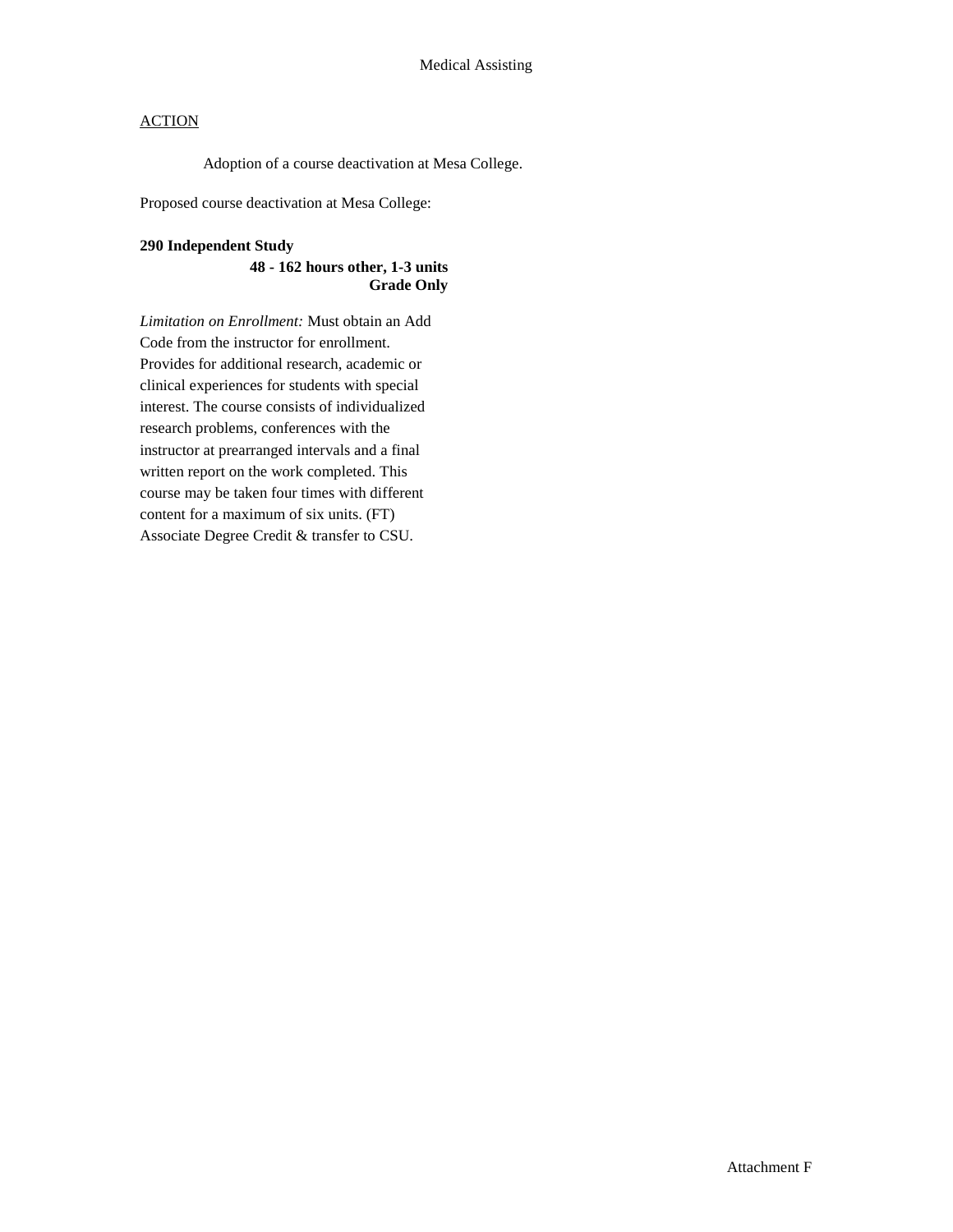Adoption of a course deactivation at Mesa College.

Proposed course deactivation at Mesa College:

#### **118 Multimedia Production**

### **32 - 36 hours lecture, 48 - 54 hours lab, 3 units Letter Grade or Pass/No Pass Option**

*Advisory:* Multimedia 101 and Multimedia 112, each with a grade of "C" or better, or equivalent. Multimedia Production is a hands-on course in multimedia project planning and production. Students work in teams to design and complete an interactive media project. Original visual and time-based media elements are incorporated, providing each student with a portfolio preparation that presents all skills obtained in the program. This course is intended for students preparing for careers in the multimedia industry. (FT) Associate Degree Credit only and not Transferable.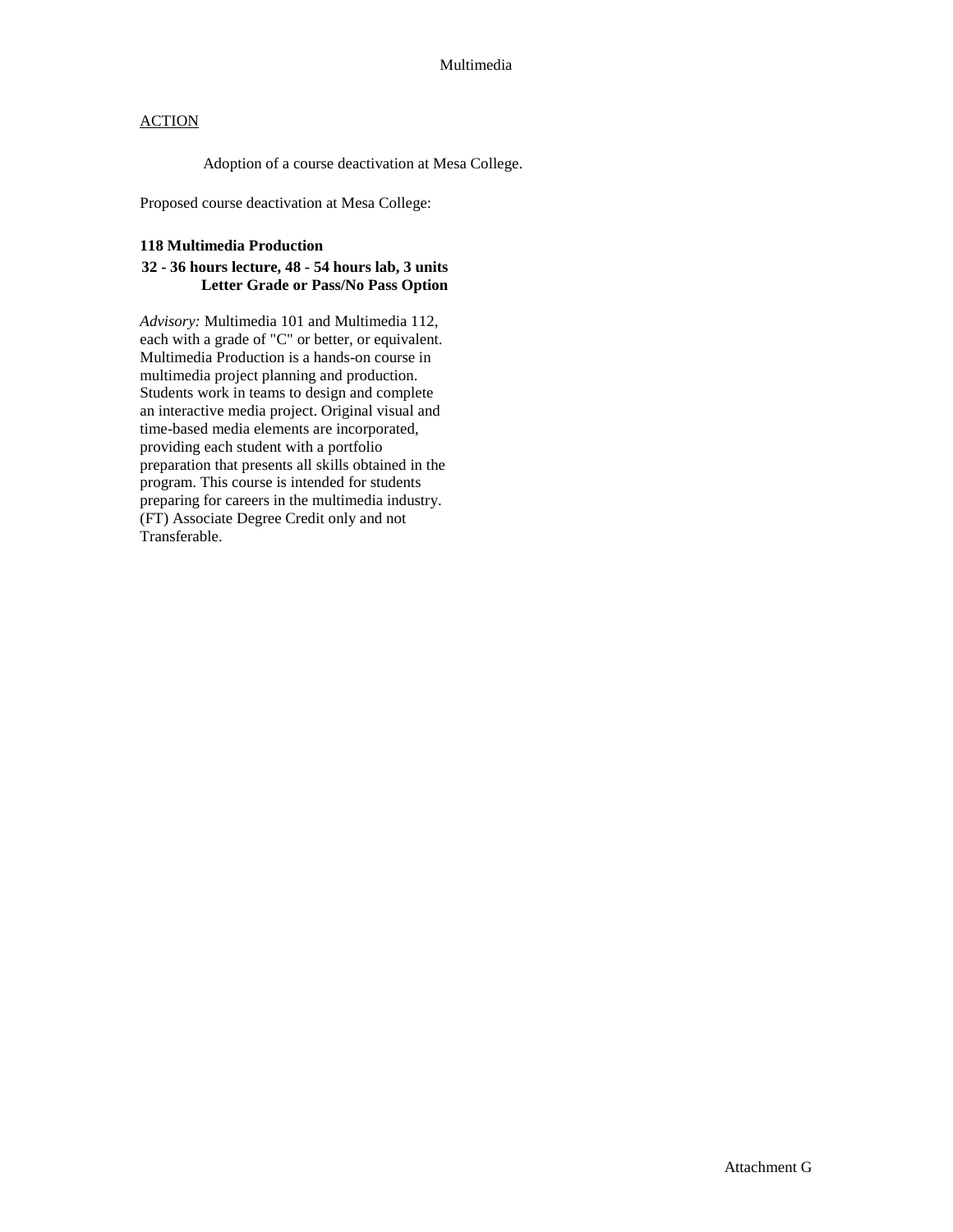Adoption of a course deactivation at Mesa and Miramar College.

Proposed course deactivation at Mesa and Miramar College:

#### **65 Orientation to College**

### **8 - 18 hours lecture, 0.5-1 units Pass/No Pass**

This course is designed to assist the new student in a successful transition to college. Topics include campus resources and services, time management, and educational planning. Students are also acquainted with Policy 3100, which enumerates the rights and responsibilities of all San Diego Community College District students. (FT) Associate Degree Credit only and not Transferable.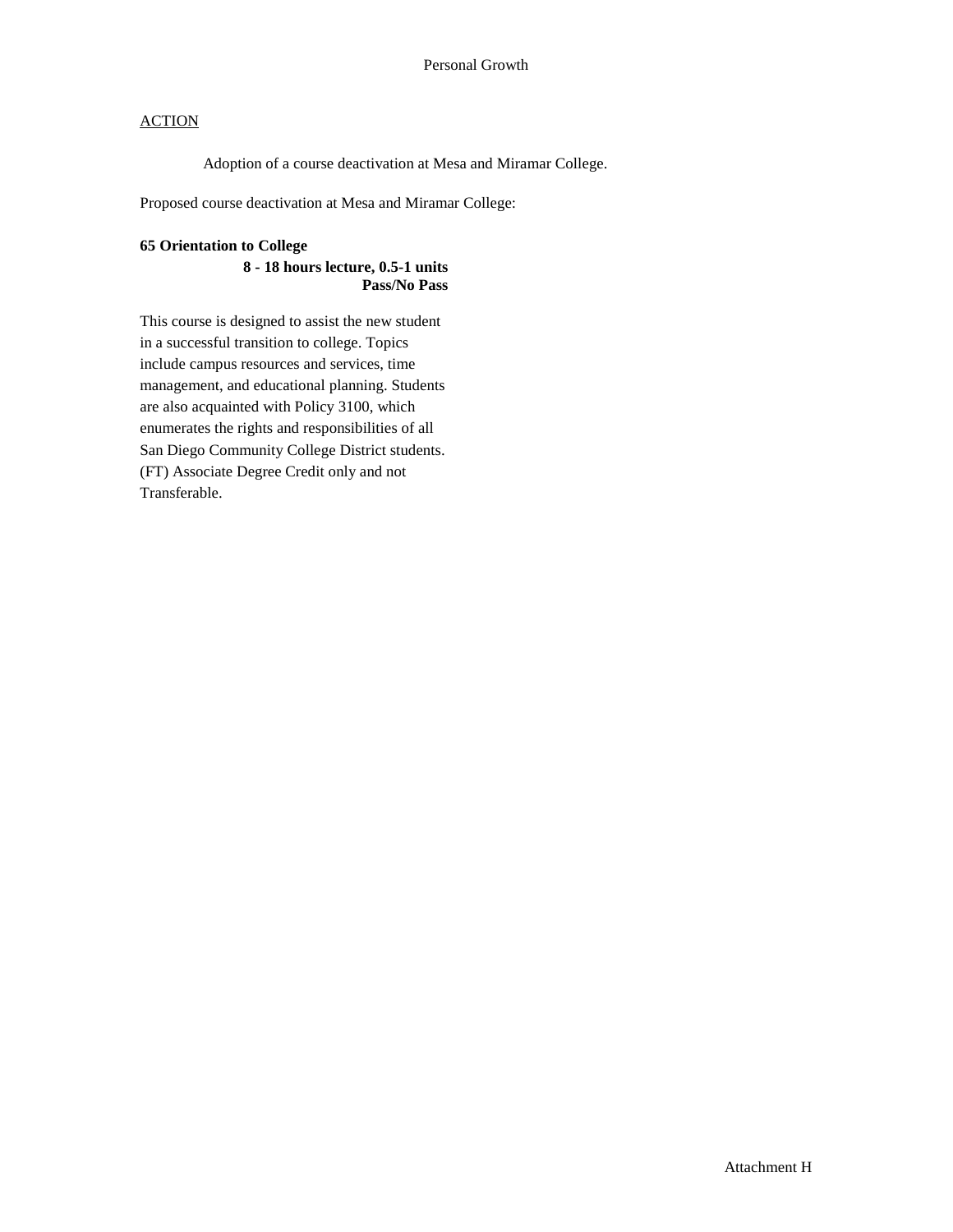Adoption of a course deactivation at Mesa College.

Proposed course deactivation at Mesa College:

### **290 Independent Study**

**48 - 162 hours other, 1-3 units Grade Only** 

*Limitation on Enrollment:* Must obtain an Add Code from the instructor for enrollment. Provides for additional research, academic or clinical experiences for students with special interests. This course may be taken four times with different content for a maximum of six units. Associate Degree Credit only and not Transferable.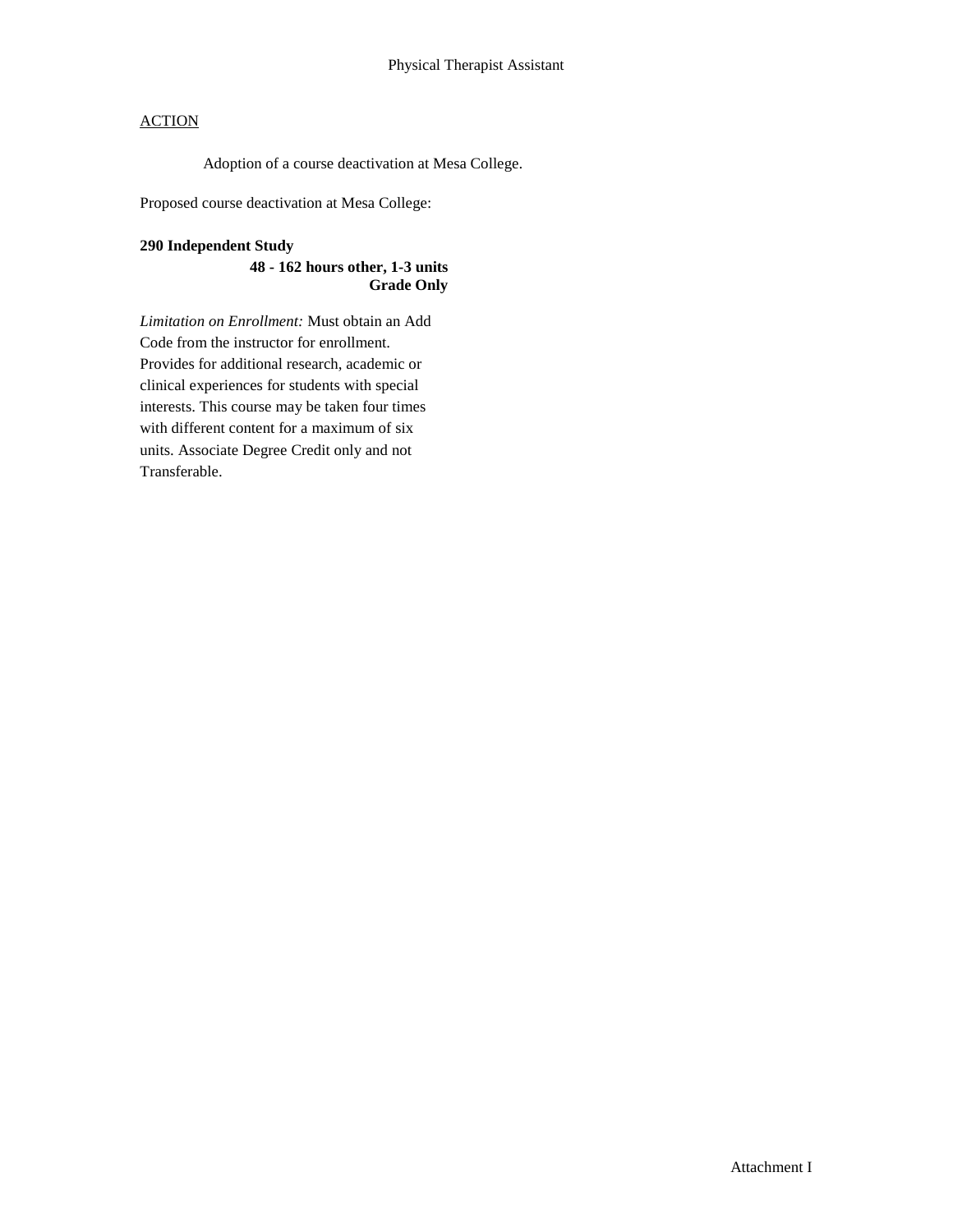Adoption of a course deactivation at Mesa College.

Proposed course deactivation at Mesa College:

### **244 CT and MRI Imaging**

**48 - 54 hours lecture, 3 units Grade Only**

*Corequisite:* Radiologic Technology 253A. *Limitation on Enrollment:* Special Admission must be admitted to program. *Limitation on Enrollment:* This course is not open to students with previous credit for Radiologic Technology 243. This is a course for radiologic technology students to study the imaging modalities of computer tomography (CT) and magnetic resonance (MR) imaging. The underlying physical principles, imaging methods, instrumentation, imaging manipulation and clinical use of the modalities in diagnostic imaging are explored. (FT) Associate Degree Credit & transfer to CSU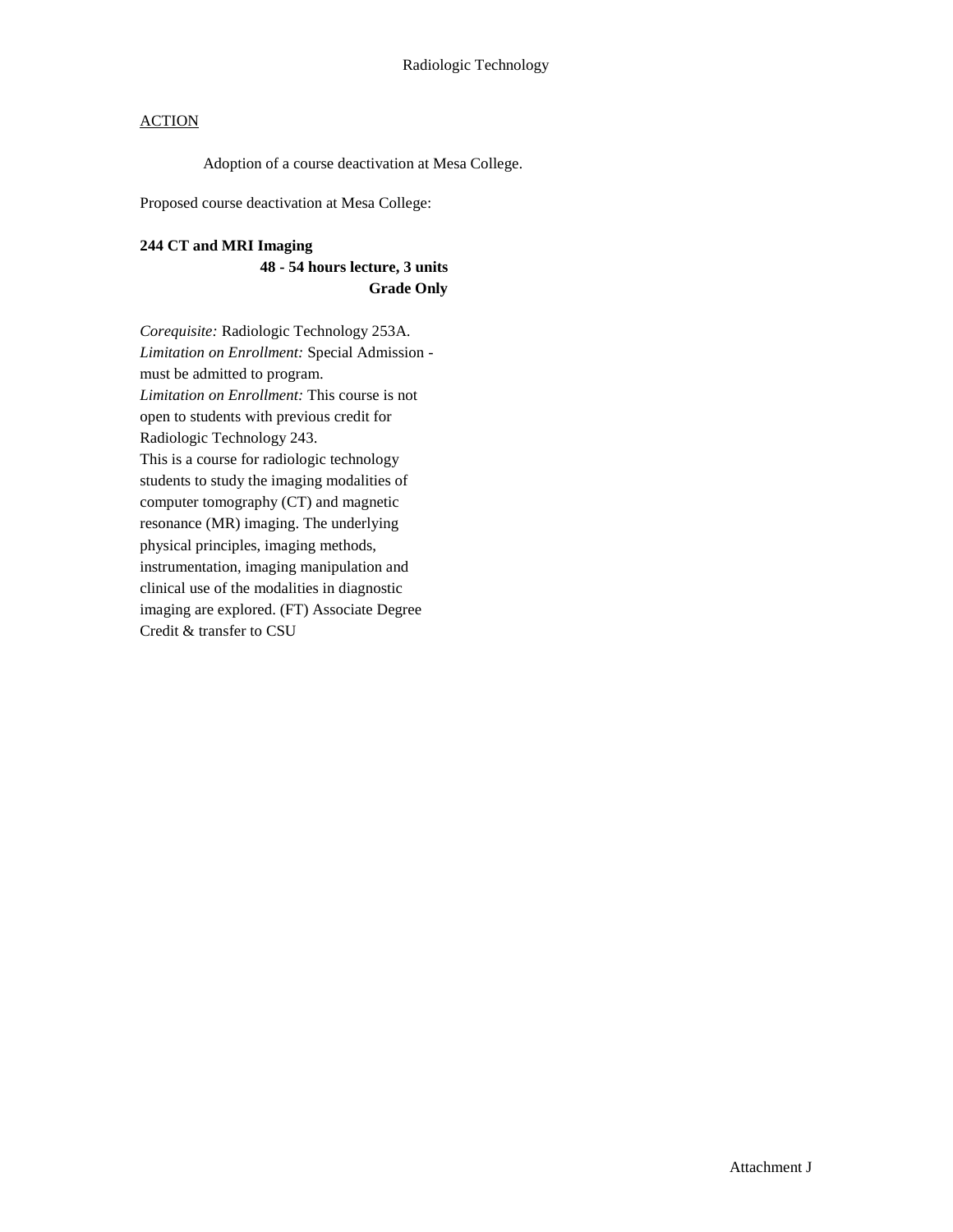Adoption of a new program at Miramar College.

Proposed new program at Miramar College:

# **Associate in Science Degree Administration of Justice for Transfer**

| <b>Courses Required for the Major:</b><br>ADJU 101 Introduction to Administration of | <b>Units</b> |
|--------------------------------------------------------------------------------------|--------------|
|                                                                                      |              |
|                                                                                      |              |
| Select two of the following courses:                                                 | <b>Units</b> |
| (It is recommended that students select                                              |              |
| courses that meet lower division major                                               |              |
| preparation requirements for their transfer<br>university)                           |              |
| ADJU 161 Juvenile Procedures3                                                        |              |
| ADJU 162 Criminal Investigation3                                                     |              |
| ADJU 194 Introduction to Correctional Science 3                                      |              |
| ADJU 201 California Criminal Procedure 3                                             |              |
|                                                                                      |              |
| ADJU 220 Law Enforcement Forensics3                                                  |              |
| Select two of the following courses:<br>(It is recommended that students select      | <b>Units</b> |
| courses that meet lower division major                                               |              |
| preparation requirements for their transfer                                          |              |
| university)                                                                          |              |
| MATH 119 Elementary Statistics or                                                    |              |
| PSYC 258 Behavioral Science Statistics3                                              |              |
| POLI 102 The American Political System 3                                             |              |
| SOCO 101 Principles of Sociology 3                                                   |              |
| SOCO 110 Contemporary Social Problems 3                                              |              |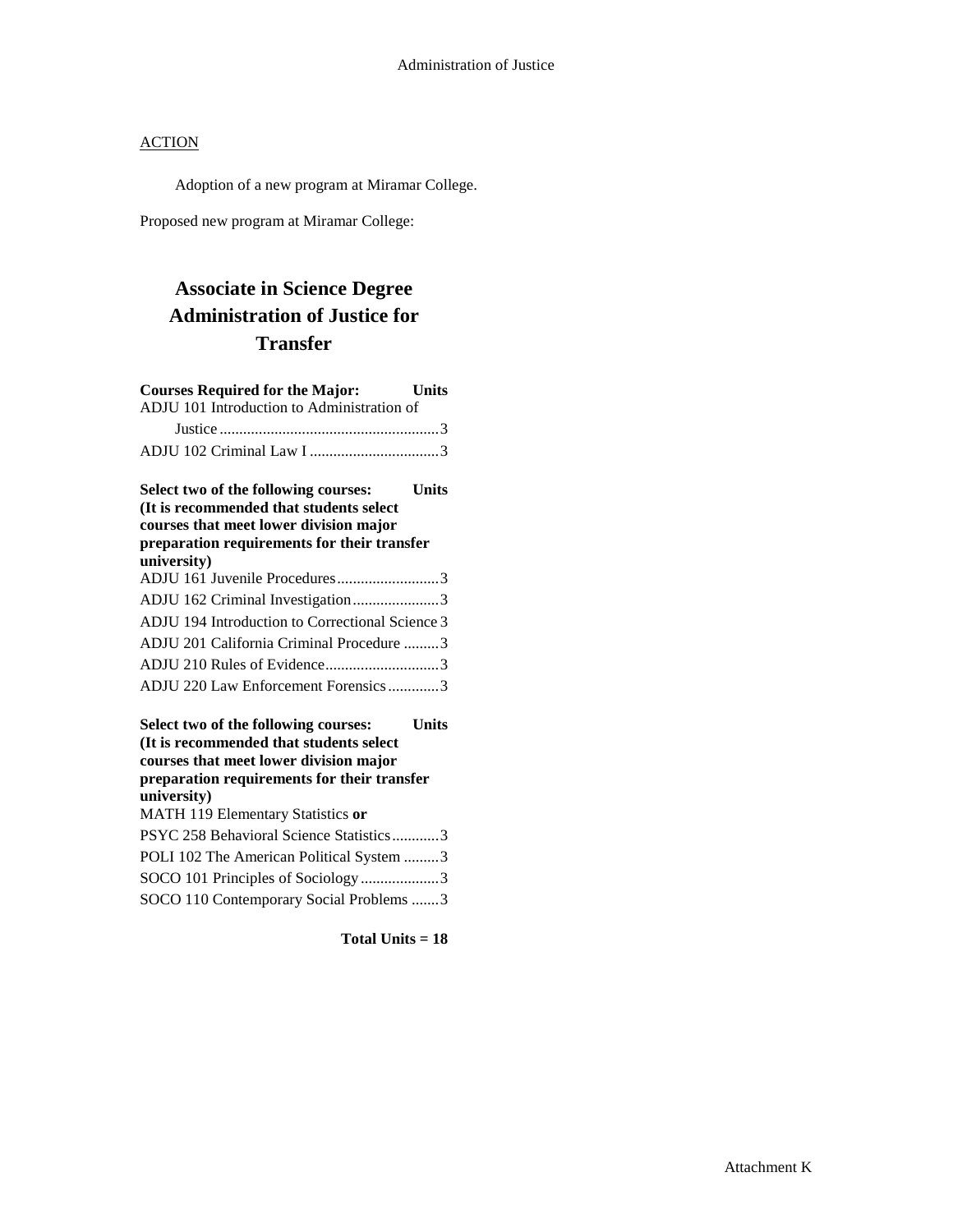Adoption of a program revision at City College.

Proposed program revision at City College:

# **Certificate of Performance Futures Studies**

| <b>Courses Required for the Major:</b><br><b>ANTH 103 Introduction to Cultural</b> | Units |
|------------------------------------------------------------------------------------|-------|
|                                                                                    |       |
| CISC 181 Principles of Information Systems or                                      |       |
| FUTR 103 Emerging Technologies3                                                    |       |
| FUTR 101 Introduction to Futures Studies 3                                         |       |
| FUTR 250 Field Experience in Futures Studies.1                                     |       |
| FUTR 277C Service Learning Community1                                              |       |
| POLI 103 Comparative Politics3                                                     |       |
| SOCO 223 Globalization and Social Change3                                          |       |

**Total Units = 16-17**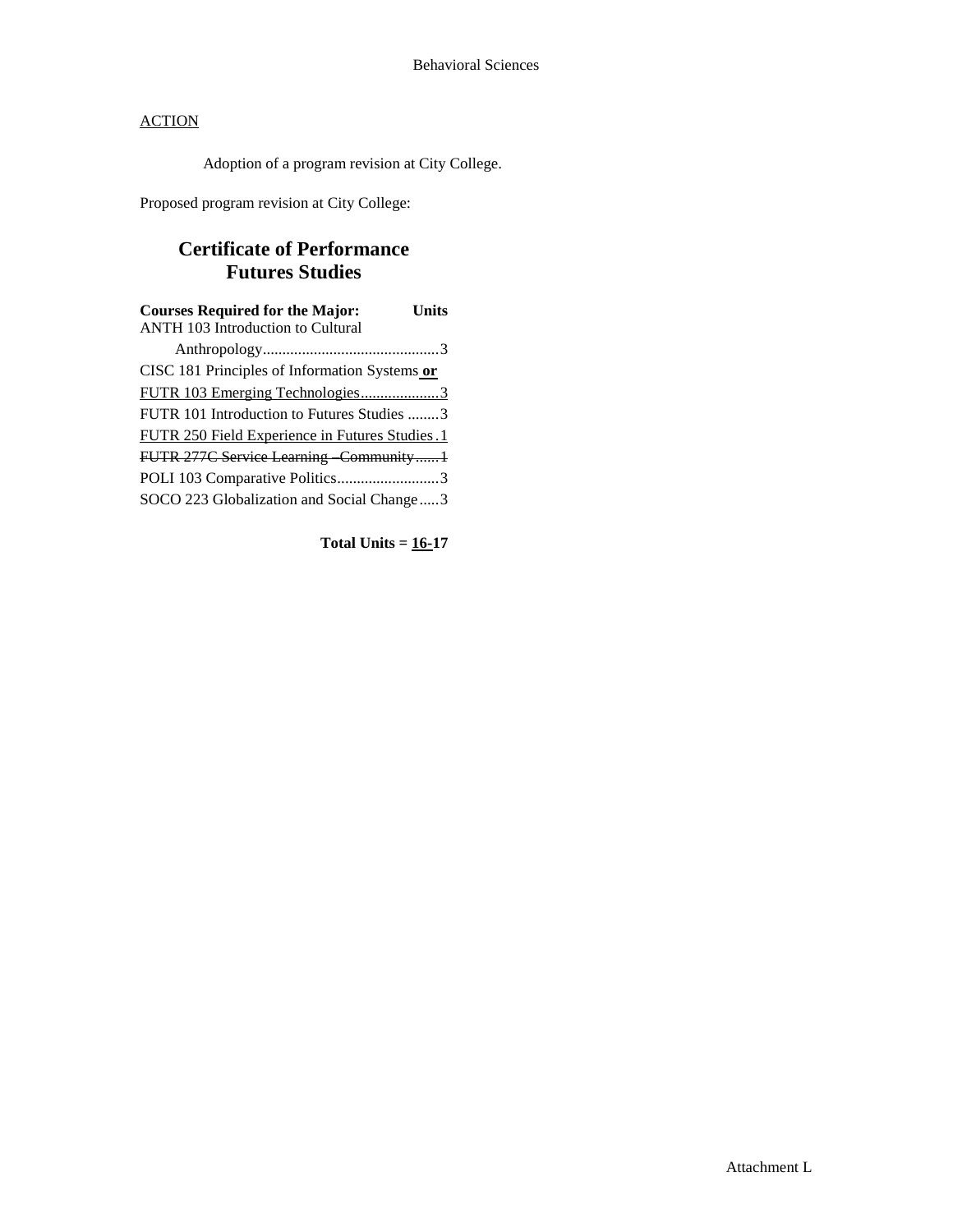Adoption of a program revision at Mesa College.

Proposed program revision at Mesa College:

# **Certificate of Achievement Associate Teacher**

| <b>Courses Required for the Major:</b><br><b>Units</b>                                   |
|------------------------------------------------------------------------------------------|
| CHIL 101 Human Growth and Development3                                                   |
| CHIL 141 The Child, Family and Community3                                                |
| CHIL 151 Program Planning3                                                               |
| CHIL 180 Nutrition, Health and Safety for                                                |
|                                                                                          |
|                                                                                          |
| Select two courses from the following: Units                                             |
| CHIL 111 Curriculum: Music/Motor Skills or 3                                             |
|                                                                                          |
| CHIL 131 Curriculum: Language/Science 3                                                  |
| Select three or more units from following: Units<br>CHIL 160 Observing and Understanding |
|                                                                                          |
| CHIL 161 Observations and Issues in Child                                                |
|                                                                                          |
| CHIL 270 Work Experience or 1-4                                                          |
| CHIL 291 Child Development Lab Practicum or1                                             |
| CHIL 291A Child Development Center                                                       |
|                                                                                          |
| CHIL 291B Child Development Center                                                       |
|                                                                                          |
| CHIL 291C Child Development Center                                                       |
|                                                                                          |
| CHIL 291D Child Development Center                                                       |
|                                                                                          |

**Total Units = 18 23-19 24**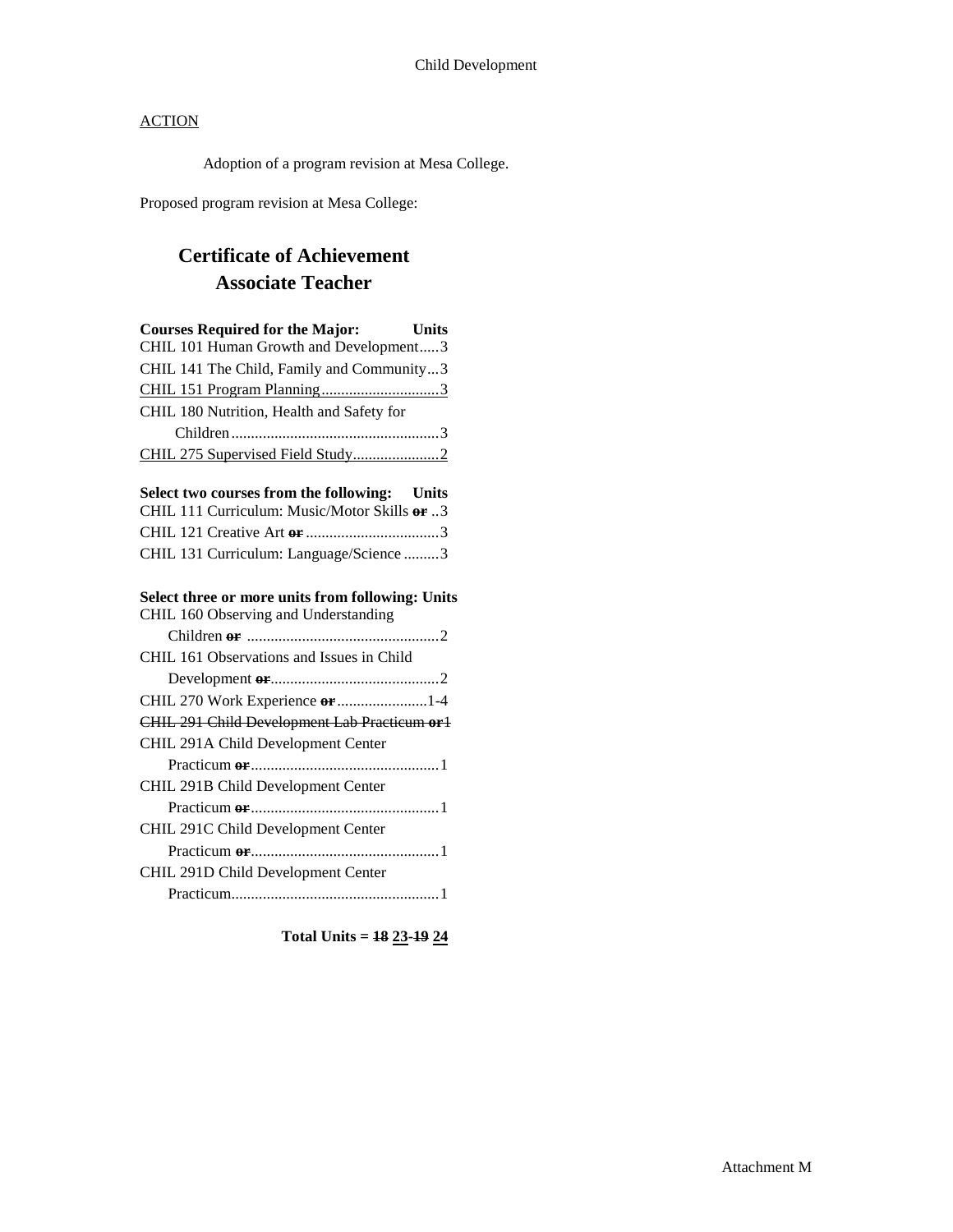Adoption of a program revision at City College.

Proposed program revision at City College:

# **Associate in Science Degree Electronic Communication Systems Option**

| <b>Courses Required for the Major:</b> Units<br>ELDT 123 Introduction to Digital Circuits 3 |
|---------------------------------------------------------------------------------------------|
| ELDT 123L Digital Circuits Laboratory  1                                                    |
| ELDT 124 Basic DC Electronics4                                                              |
| ELDT 124L Basic DC Laboratory  1                                                            |
| ELDT 125 AC Circuit Analysis 4                                                              |
| ELDT 125L DC/AC Circuit Analysis Laboratory                                                 |
|                                                                                             |
| ELDT 126 Using C AND C++ for Technology .3                                                  |
| ELDT 126L Using C and C++ for Technology                                                    |
|                                                                                             |
| ELDT 143 Semiconductor Devices3                                                             |
| ELDT 143L Semiconductor Devices                                                             |
|                                                                                             |
| ELDT 144 OP-AMPS, Sensors and Computers.3                                                   |
| ELDT 144L OP-AMPS and Sensors                                                               |
|                                                                                             |
| ELDT 227 Introduction to Lasers and Fiber                                                   |
|                                                                                             |
| ELDT 227L Lasers and Fiber Optics                                                           |
|                                                                                             |
| ELDT 228 Communication Circuits3                                                            |
| ELDT 228L Communication Circuits and                                                        |
|                                                                                             |
| ELDT 229 Advanced Telecommunications                                                        |
|                                                                                             |
| ELDT 230 Advanced Computer Designs3                                                         |
| <b>ELDT 230L Advanced Computer Designs</b>                                                  |
|                                                                                             |
| ELDT 231 Advanced System Interfacing3                                                       |

**Total Units = 46 39**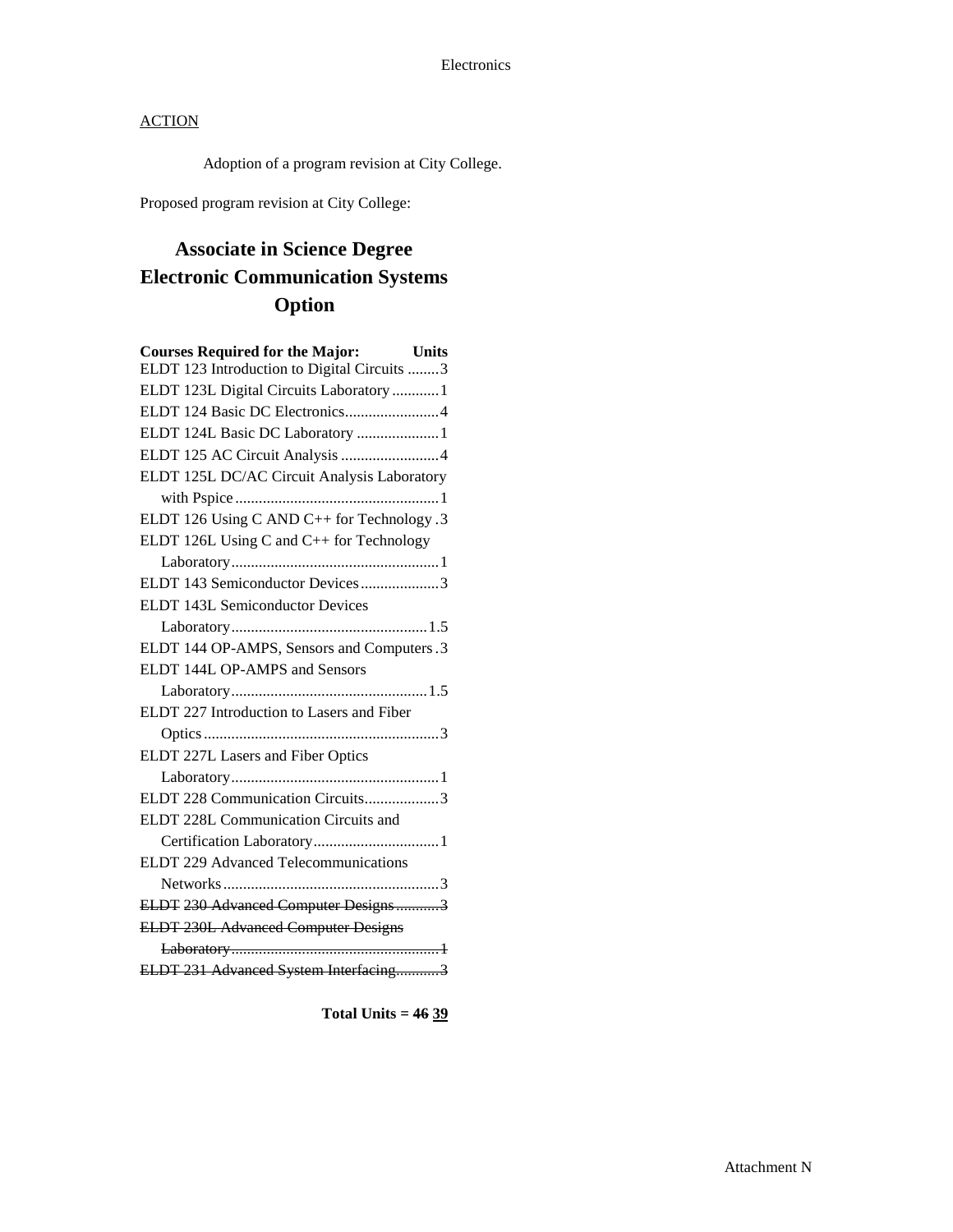Adoption of a new program at City College.

Proposed new program at City College:

# **Associate in Arts Degree History for Transfer**

| <b>Courses Required for the Major:</b><br>HIST 109 History of the United States I 3<br>HIST 110 History of the United States II 3                                                       | <b>Units</b> |
|-----------------------------------------------------------------------------------------------------------------------------------------------------------------------------------------|--------------|
| Select two of the following courses:<br>(It is recommended that students select<br>courses that meet lower division major<br>preparation requirements for their transfer<br>university) | <b>Units</b> |
| HIST 100 World History I or                                                                                                                                                             |              |
| HIST 105 Introduction to Western Civilization I.3                                                                                                                                       |              |
| HIST 101 World History II or                                                                                                                                                            |              |
| HIST 106 Introduction to Western Civilization                                                                                                                                           |              |
|                                                                                                                                                                                         |              |
| Select one of the following courses not selected                                                                                                                                        |              |
| from above:                                                                                                                                                                             | <b>Units</b> |
| (It is recommended that students select                                                                                                                                                 |              |
| courses that meet lower division major                                                                                                                                                  |              |
| preparation requirements for their transfer<br>university)                                                                                                                              |              |
|                                                                                                                                                                                         |              |
|                                                                                                                                                                                         |              |
| HIST 115A History of the Americas I3                                                                                                                                                    |              |
| HIST 115B History of the Americas II3                                                                                                                                                   |              |
| HIST 120 Introduction to Asian Civilizations3                                                                                                                                           |              |
| HIST 121 Asian Civilizations in Modern Times 3                                                                                                                                          |              |
| AMSL 115 American Sign Language Level I4                                                                                                                                                |              |
| AMSL 116 American Sign Language Level II4                                                                                                                                               |              |
| AMSL 215 American Sign Language Level III.4                                                                                                                                             |              |
| AMSL 216 American Sign Language Level IV.4                                                                                                                                              |              |
| BLAS 145A Introduction to African History  3                                                                                                                                            |              |
| BLAS 145B Introduction to African History 3                                                                                                                                             |              |
|                                                                                                                                                                                         |              |
| FREN 102 Second Course in French5                                                                                                                                                       |              |
|                                                                                                                                                                                         |              |
| FREN 202 Fourth Course in French5                                                                                                                                                       |              |
| GEOG 102 Cultural Geography 3                                                                                                                                                           |              |
| GERM 101 First Course in German 5                                                                                                                                                       |              |

| POLI 140 Contemporary International Politics  3     |
|-----------------------------------------------------|
|                                                     |
|                                                     |
|                                                     |
|                                                     |
| SPAN 215 Spanish for Spanish Speakers I  5          |
| SPAN 216 Spanish for Spanish Speakers II  5         |
| Select one of the following courses not selected    |
| from above:<br>Units                                |
|                                                     |
| (It is recommended that students select             |
| courses that meet lower division major              |
| preparation requirements for their transfer         |
| university)                                         |
|                                                     |
|                                                     |
| HIST 105 Introduction to Western Civilization I 3   |
| HIST 106 Introduction to Western Civilization II. 3 |
|                                                     |
|                                                     |
| HIST 120 Introduction to Asian Civilizations  3     |
| HIST 121 Asian Civilizations in Modern Times  3     |
| HIST 123 U.S. History from the Asian Pacific        |
|                                                     |
| ECON 120 Principles of Macroeconomics 3             |
| ECON 121 Principles of Microeconomics  3            |
|                                                     |
| POLI 102 The American Political System  3           |
| POLI 140 Contemporary International Politics  3     |

**Total Units = 18-20**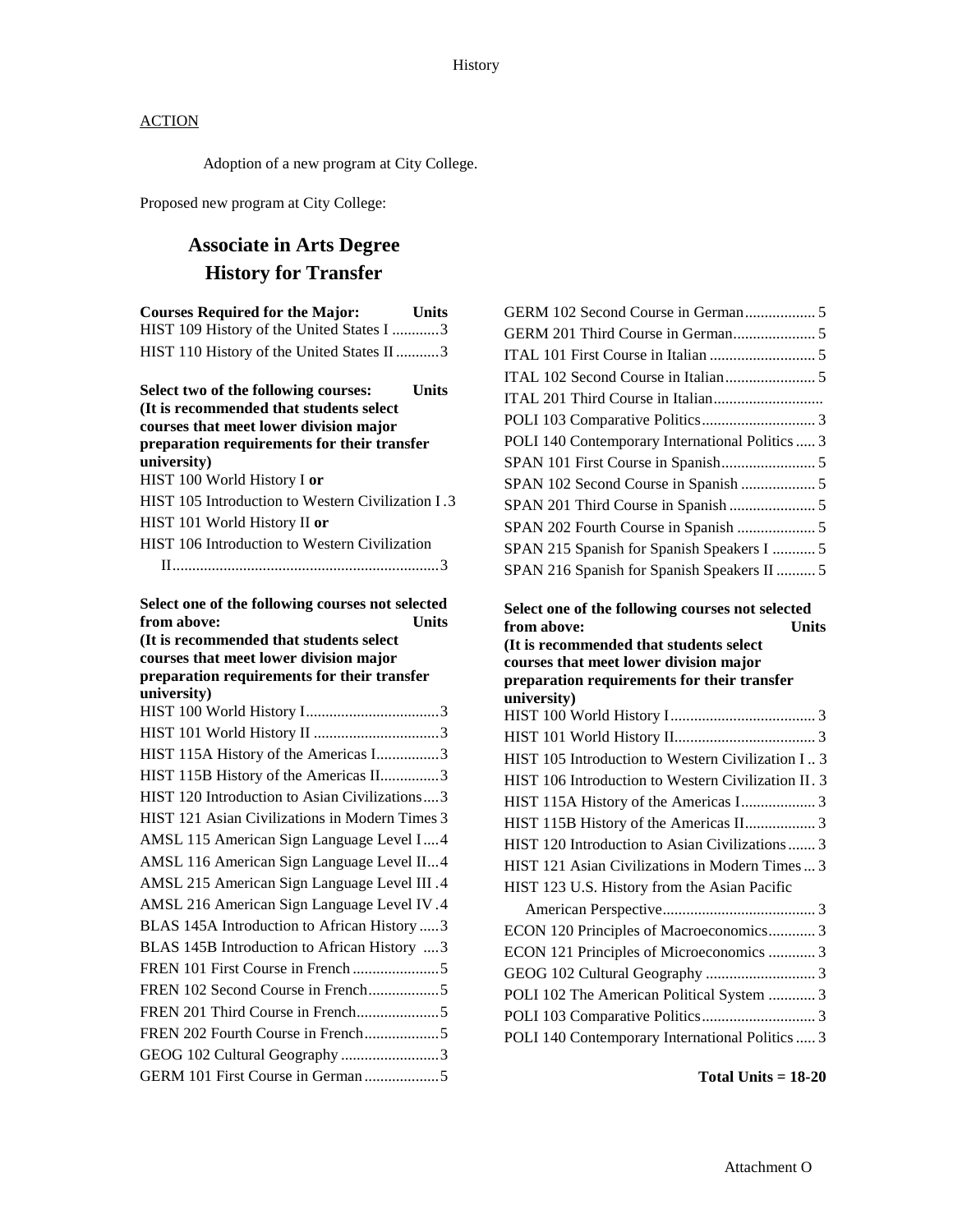Adoption of a program revision at City College.

Proposed program revisions at City College:

# **Associate in Arts Degree Liberal Arts and Sciences with an Emphasis in Language Arts**

| <b>Courses Required for the Major:</b><br><b>Units</b> |  |
|--------------------------------------------------------|--|
| Students should complete a minimum of 18               |  |
| units in Arts and Humanities courses:                  |  |
| AMSL 115 American Sign Language Level I4               |  |
| AMSL 116 American Sign Language Level II4              |  |
| AMSL 215 American Sign Language Level III .4           |  |
| AMSL 216 American Sign Language Level IV.4             |  |
| ANTH 103 Introduction to Cultural                      |  |
|                                                        |  |
|                                                        |  |
| ARAB 102 Second Course in Arabic 5                     |  |
| ARAB 105 Elementary Spoken Egyptian                    |  |
|                                                        |  |
| BLAS 110 African American Art3                         |  |
|                                                        |  |
| BLAS 155 Afro-American Literature3                     |  |
|                                                        |  |
| CHIC 130 Mexican Literature in Translation3            |  |
| CHIC 135 Chicana/o Literature3                         |  |
| CHIC 190 Chicano Images in Film 3                      |  |
|                                                        |  |
| COMS 101 Voice and Articulation 3                      |  |
| COMS 103 Oral Communication3                           |  |
| COMS 104 Advanced Public Communication3                |  |
| COMS 111 Oral Interpretation 3                         |  |
| COMS 135 Interpersonal Communication 3                 |  |
|                                                        |  |
| COMS 170 Small Group Communication3                    |  |
| COMS 180 Intercultural Communication 3                 |  |
| ENGL 101 Reading and Composition3                      |  |
| ENGL 105 Composition and Literature 3                  |  |
| ENGL 202 Introduction to Linguistics3                  |  |
| ENGL 205 Critical Thinking and Intermediate            |  |
|                                                        |  |
| ENGL 208 Introduction to Literature3                   |  |
| ENGL 209 Literary Approaches to Film3                  |  |
| ENGL 210 American Literature I3                        |  |

| ENGL 211 American Literature II3                |
|-------------------------------------------------|
| ENGL 215 English Literature I: 800-1799 3       |
| ENGL 216 English Literature II: 1800 -          |
|                                                 |
| ENGL 220 Masterpieces of World Literature I:    |
|                                                 |
| ENGL 221 Masterpieces of World Literature II:   |
|                                                 |
| ENGL 230 Asian American Literature3             |
| ENGL 237 Women in Literature 3                  |
| ENGL 238 Evaluating Children's Literature 3     |
|                                                 |
| ENGL 245 Writing Creative Nonfiction 3          |
| ENGL 247 Writing Seminar - Poetry3              |
| ENGL 249 Introduction to Creative Writing3      |
| ENGL 253 Fundamentals of Fiction Writing 3      |
| FREN 101 First Course in French 5               |
|                                                 |
|                                                 |
|                                                 |
| GERM 101 First Course in German 5               |
| GERM 102 Second Course in German5               |
|                                                 |
|                                                 |
| HIST 105 Introduction to Western                |
|                                                 |
| HIST 106 Introduction to Western                |
|                                                 |
| HIST 120 Introduction to Asian Civilizations  3 |
| HIST 121 Asian Civilizations in Modern Times 3  |
| HUMA 101 Introduction to the Humanities I3      |
| HUMA 102 Introduction to the Humanities II 3    |
| HUMA 102 Introduction to the Humanities II 3    |
| HUMA 103 Introduction to the New Testament 3    |
| HUMA 106 World Religions3                       |
|                                                 |
|                                                 |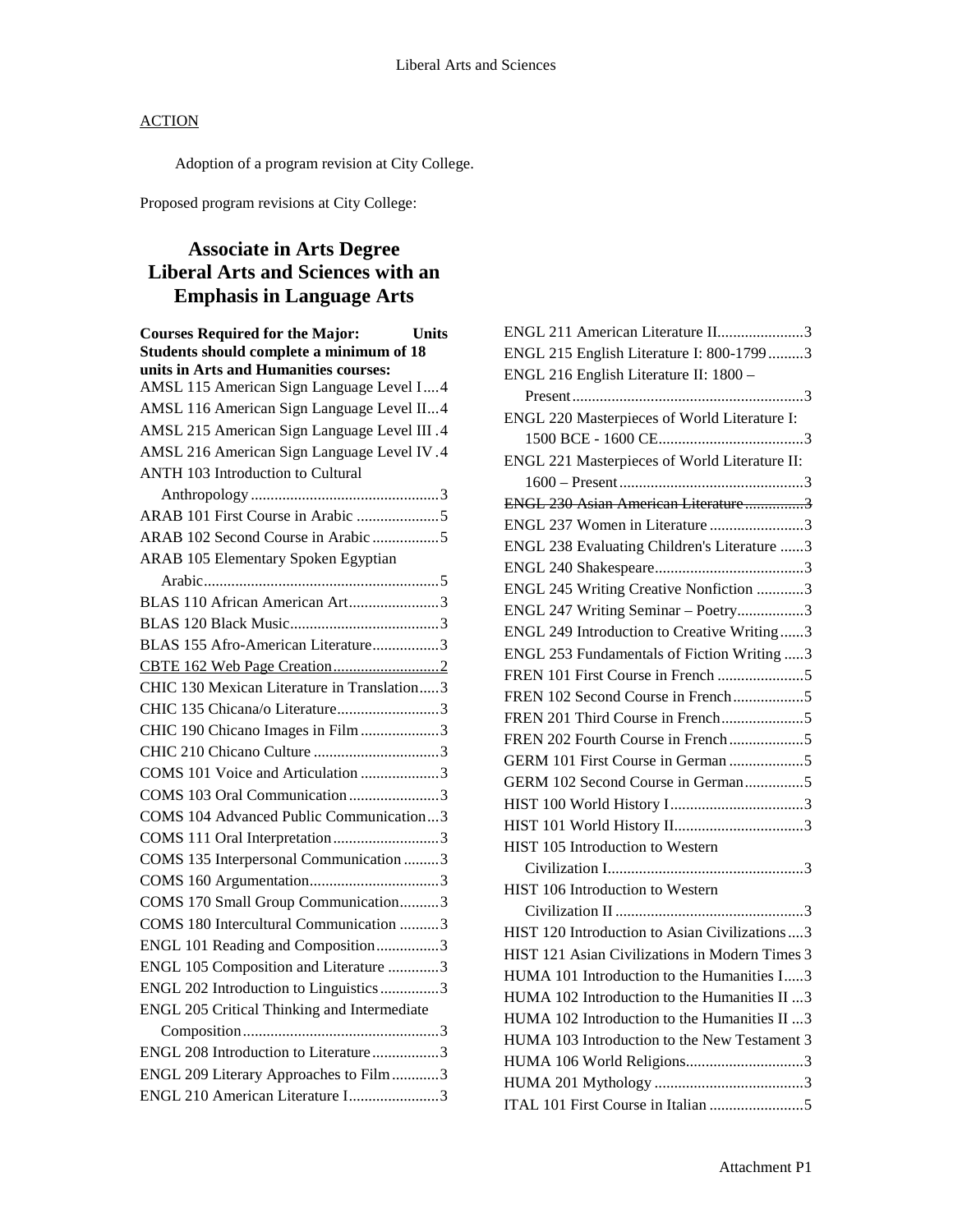| JOUR 200 Introduction to Newswriting and      |
|-----------------------------------------------|
|                                               |
| JOUR 201 Advanced Newswriting and             |
|                                               |
| <b>JOUR 202 Introduction to Mass</b>          |
|                                               |
| JOUR 205 Editing for Print Journalism3        |
| JOUR 206 Online Journalism3                   |
| JOUR 210A Newspaper Production2-3             |
| JOUR 210B Newspaper Production 2 2-3          |
| JOUR 210C Newspaper Production 3 2-3          |
| JOUR 210D Newspaper Production 42-3           |
| LABR 100 American Labor Movement3             |
| LIBS 101 Information Literacy and Research    |
|                                               |
| MATH 119 Elementary Statistics or             |
| PSYC 258 Behavioral Science Statistics3       |
| PHIL 100 Logic and Critical Thinking3         |
|                                               |
| PHIL 102A Introduction to Philosophy: Reality |
|                                               |
| PHIL 102B Introduction to Philosophy:         |
|                                               |
| PHIL 104A History of Western Philosophy3      |
| PHIL 104B History of Western Philosophy 3     |
| PHIL 105 Contemporary Philosophy 3            |
|                                               |
| PHIL 107 Reflections on Human Nature3         |
| PHIL 108 Perspectives on Human Nature and     |
|                                               |
| PHIL 111 Philosophy in Literature 3           |
| PHIL 125 Philosophy of Women 3                |
| PHIL 126 Introduction to Philosophy of        |
| Contemporary Gender Issues 3                  |
| PHIL 130 Philosophy of Art and Music 3        |
| PHOT 215 Photo Journalism and Documentary     |
|                                               |
| POLI 101 Introduction to Political Science3   |
| POLI 102 The American Political System 3      |
| PSYC 101 General Psychology 3                 |
| RTVC 100 Introduction to Radio and            |
|                                               |
| RTVC 105 Media Performance3                   |
| RTVC 107 Audio Production3                    |
| RTVC 110 Introduction to Scriptwriting3       |
|                                               |

| RTVC 115 Radio and Television Management    |
|---------------------------------------------|
|                                             |
| RTVC 118 Television Studio Operations3      |
| RTVC 122 Television Production 3            |
| RTVC 124 Electronic Field Production3       |
| RTVC 126 Art Direction for Film and         |
|                                             |
| RTVC 128 Lighting for Television and Film 3 |
| RTVC 140 Radio and TV Newswriting 3         |
| RTVC 160 Introduction to Cinema 3           |
| RTVC 167 Motion Picture Production 3        |
| RTVC 247A Radio Broadcasting Practicum  1   |
| RTVC 247B Radio Broadcasting Practicum  1   |
|                                             |
|                                             |
|                                             |
| SPAN 102 Second Course in Spanish 5         |
| SPAN 201 Third Course in Spanish 5          |
| SPAN 202 Fourth Course in Spanish 5         |
| SPAN 215 Spanish for Spanish Speakers I 5   |
| SPAN 216 Spanish for Spanish Speakers II 5  |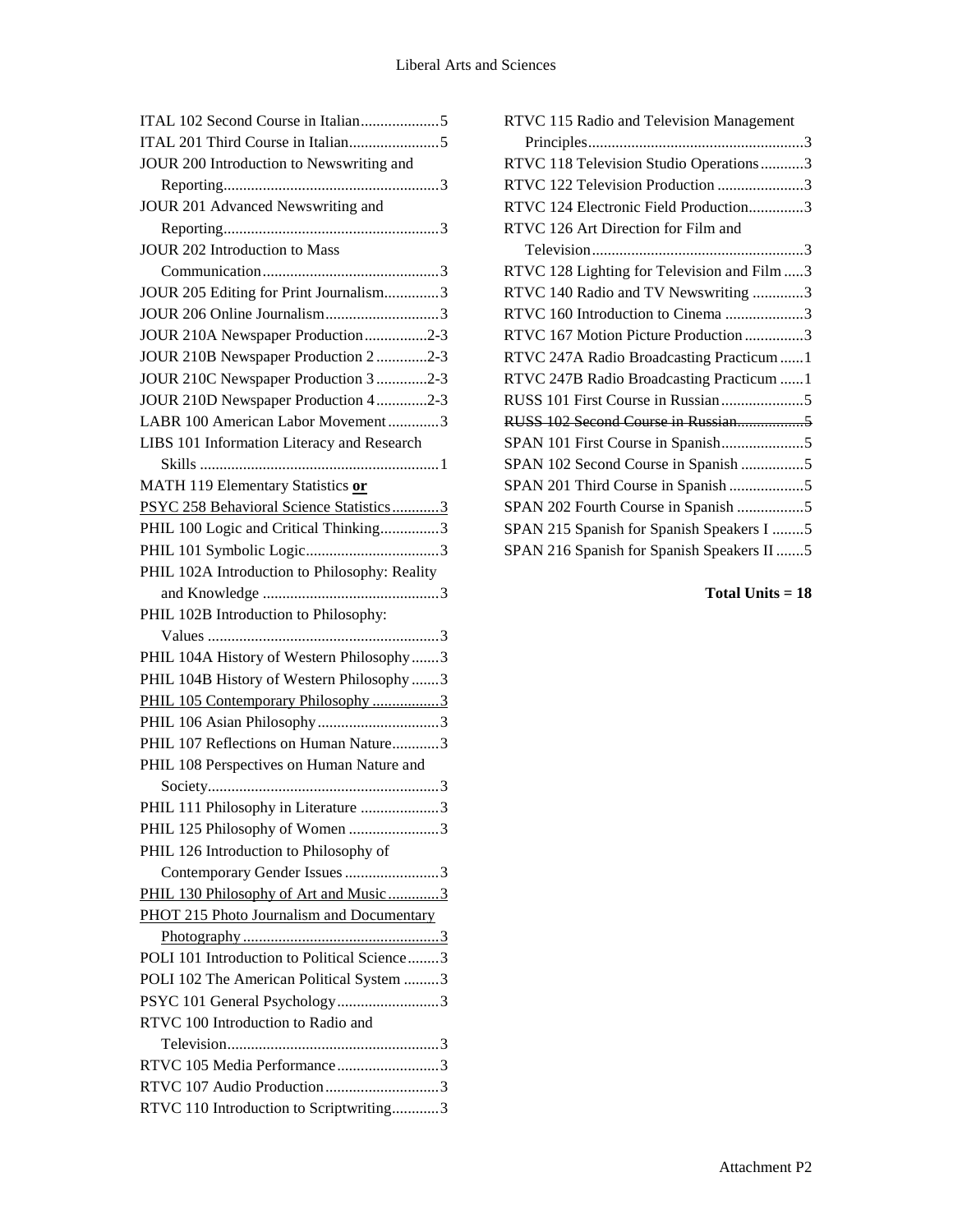# **Associate in Arts Degree Liberal Arts and Sciences with an Emphasis in Scientific Studies Biological Science Specialization**

| <b>Courses Required for the Major:</b><br><b>Units</b> |
|--------------------------------------------------------|
| Students should complete a minimum of 18               |
| units in Biological Science courses:                   |
| BIOL 101 Issues in Environmental Biology 4             |
| BIOL 107 General Biology-Lecture and                   |
|                                                        |
| BIOL 110 Introduction to Oceanography3                 |
|                                                        |
|                                                        |
|                                                        |
| BIOL 135 Biology of Human Nutrition 3                  |
| BIOL 180 Plants and People 3                           |
| <b>BIOL 200 Biological Statistics or</b>               |
| <b>MATH 119 Elementary Statistics or</b>               |
| PSYC 258 Behavioral Science Statistics3                |
|                                                        |
| BIOL 210A Introduction to the Biological               |
|                                                        |
| BIOL 210B Introduction to the Biological               |
|                                                        |
| BIOL 215 Introduction to Zoology 4                     |
|                                                        |
|                                                        |
| CHEM 200 General Chemistry I - Lecture3                |
| CHEM 200L General Chemistry I - Laboratory 2           |
| CHEM 201 General Chemistry II - Lecture3               |
| CHEM 201L General Chemistry II -                       |
|                                                        |
|                                                        |
| CISC 192 C/C++ Programming 4                           |
|                                                        |
|                                                        |
| PHYS 180A General Physics I4                           |
| PHYS 180B General Physics II4                          |
| PHYS 181A General Physics Laboratory I  1              |
| PHYS 181B General Physics Laboratory II  1             |

|  | PHYS 196 Electricity and Magnetism5         |  |
|--|---------------------------------------------|--|
|  | PHYS 197 Waves, Optics and Modern Physics 5 |  |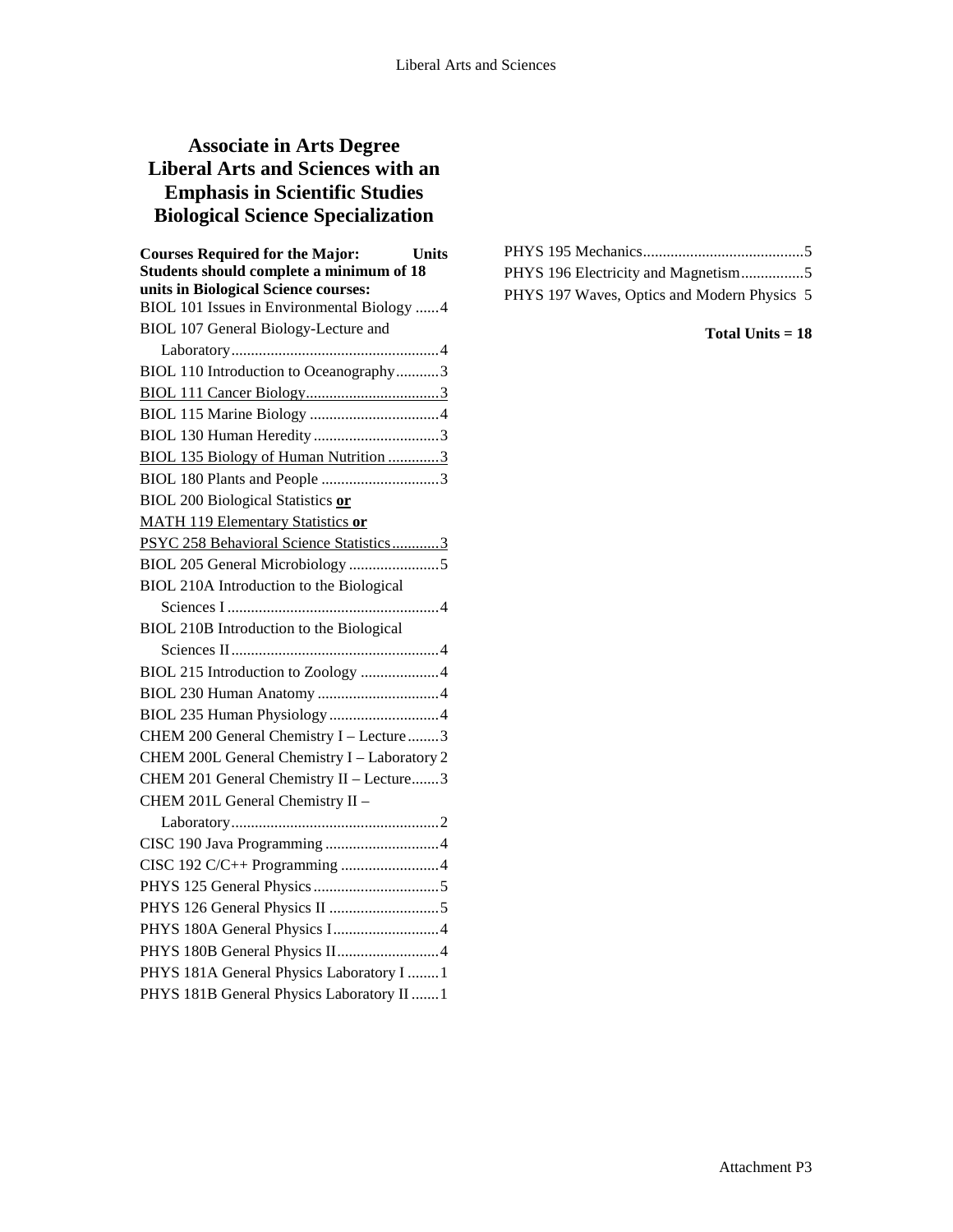# **Associate in Arts Degree Liberal Arts and Sciences with an Emphasis in Scientific Studies Mathematics and Pre-Engineering Specialization**

| <b>Courses Required for the Major:</b><br><b>Units</b> |
|--------------------------------------------------------|
| Students should complete a minimum of 18               |
| units in Mathematics and Pre-Engineering               |
| courses:<br><b>BIOL 200 Biological Statistics or</b>   |
|                                                        |
| MATH 119 Elementary Statistics or                      |
| PSYC 258 Behavioral Science Statistics3                |
| CBTE 114 Introduction to Microsoft Windows.1           |
|                                                        |
|                                                        |
| CBTE 164 Introduction to Microsoft Outlook  1          |
| CBTE 180 Microsoft Office3                             |
| CBTE 210 Computers in Business3                        |
| CHEM 200 General Chemistry I - Lecture 3               |
| CHEM 200L General Chemistry I - Laboratory 2           |
| CHEM 201 General Chemistry II - Lecture3               |
| CISC 150 Introduction to Computer and                  |
|                                                        |
| CISC 152 Introduction to the Linux Operating           |
|                                                        |
| CISC 181 Principles of Information Systems4            |
| CISC 186 Visual Basic Programming4                     |
| CISC 187 Data Structures and Object-                   |
|                                                        |
| CISC 189A Introduction to Programming I 4              |
| CISC 189B Introduction to Programming II 4             |
|                                                        |
| CISC 192 C/C++ Programming 4                           |
| CISC 205 Object Oriented Programming using             |
|                                                        |
| CISC 220 Fundamentals of Computer Game                 |
|                                                        |
| ELCT 111 Electrical Theory I3                          |
| ELCT 111L Electrical Laboratory I 2                    |
| ELCT 121 Electrical Theory II3                         |
| ELCT 121L Electrical Laboratory II2                    |
| ELDT 124 Basic DC Electronics4                         |
| ELDT 124L Basic DC Laboratory 1                        |
| ELDT 125 AC Circuit Analysis 4                         |

| ELDT 125L DC/AC Circuit Analysis Laboratory           |
|-------------------------------------------------------|
|                                                       |
| ELDT 230 Advanced Computer Designs3                   |
| ELDT 230L Advanced Computer Designs                   |
|                                                       |
| ENGE 101 Introduction to Engineering  1.5             |
| <b>ENGE 115 FORTRAN and Numerical Methods</b>         |
|                                                       |
| ENGE 116 Computational Methods in                     |
|                                                       |
|                                                       |
| ENGE 152 Engineering Design3                          |
|                                                       |
| ENGE 210 Properties of Materials3                     |
|                                                       |
|                                                       |
|                                                       |
| <b>ENGN 110 Science for Technical Applications. 4</b> |
|                                                       |
|                                                       |
| MATH 107 Introduction to Scientific                   |
|                                                       |
| MATH 107L Introduction to Scientific                  |
|                                                       |
| <b>MATH 115 Gateway to Experimental Statistics 4</b>  |
| MATH 116 College and Matrix Algebra 3                 |
| MATH 118 A Survey of Modern Mathematics3              |
| MATH 121 Basic Techniques of Applied                  |
|                                                       |
| MATH 122 Basic Techniques of Calculus II  3           |
|                                                       |
| MATH 150 Calculus with Analytic Geometry I 5          |
| MATH 151 Calculus with Analytic Geometry              |
|                                                       |
| MATH 181 Mecomtronics College Algebra and             |
|                                                       |
| MATH 183 Mecomntronics Calculus                       |
| MATH 237 Machine and Assembly Language3               |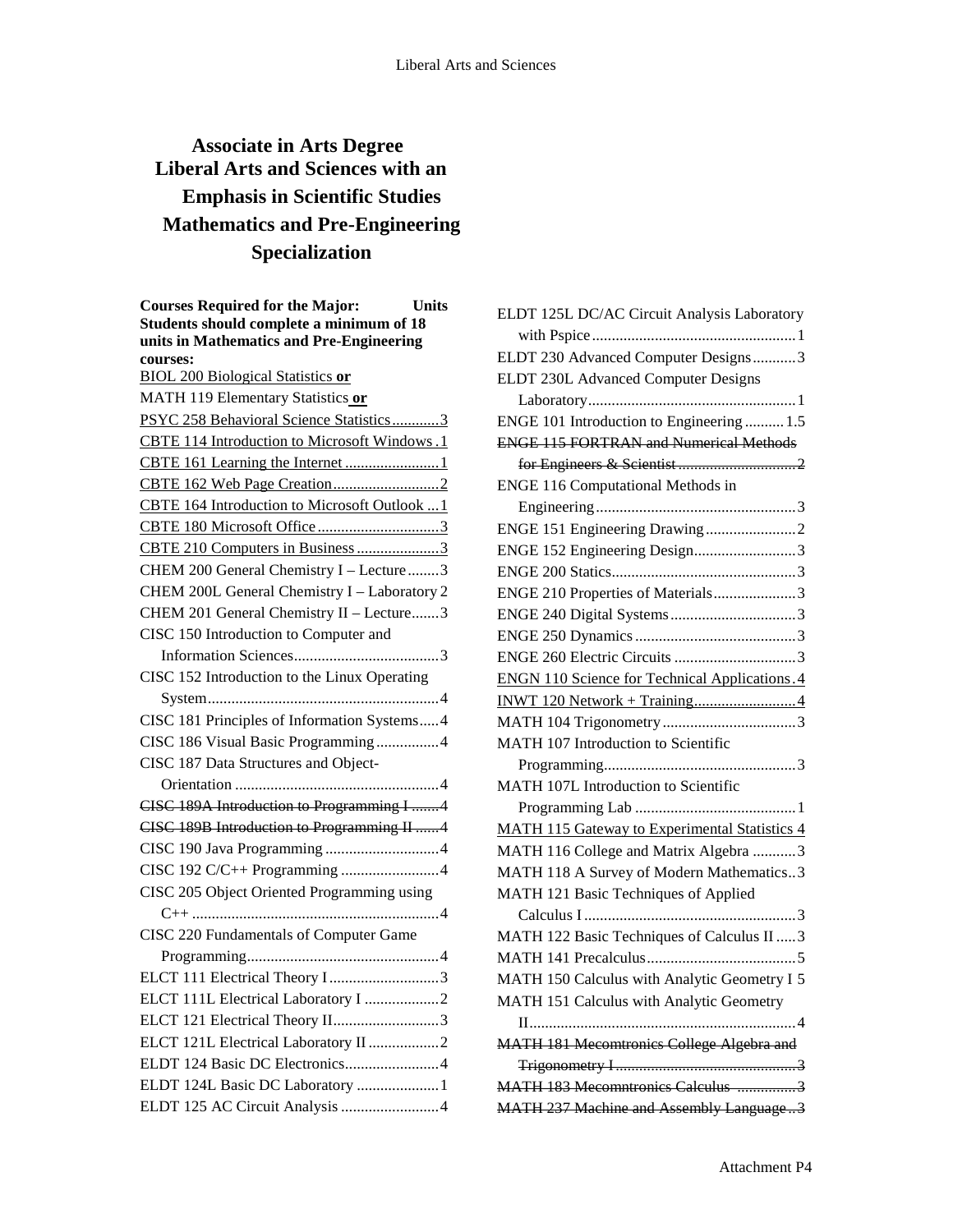| MATH 237L Assembly Language Lab  1        |
|-------------------------------------------|
| MATH 245 Discrete Mathematics 3           |
| MATH 252 Calculus with Analytic Geometry  |
|                                           |
| MATH 254 Introduction to Linear Algebra 3 |
| MATH 255 Differential Equations3          |
|                                           |
|                                           |

# MCTR 120A Basic Physics for Technical Applications I................................................4 MCTR 120B Basic Physics for Technical Applications II...............................................4 MCTR 120C Basic Physics for Technical Applications III .............................................4 MFET 101 Introduction to Manufacturing Engineering Technology ...............................3 MFET 101A Introduction to Manufacturing I....1 MFET 110 Industrial Safety...............................2 MFET 120 Manufacturing Processes .................4 MFET 210 Statistical Process Control ...............3 PHYS 180A General Physics I...........................4 PHYS 181A General Physics Laboratory I ........1 PHYS 195 Mechanics.........................................5 PHYS 196 Electricity and Magnetism................5 PHYS 197 Waves, Optics and Modern Physics.5 TEHW 101 Introduction to Technical Writing...3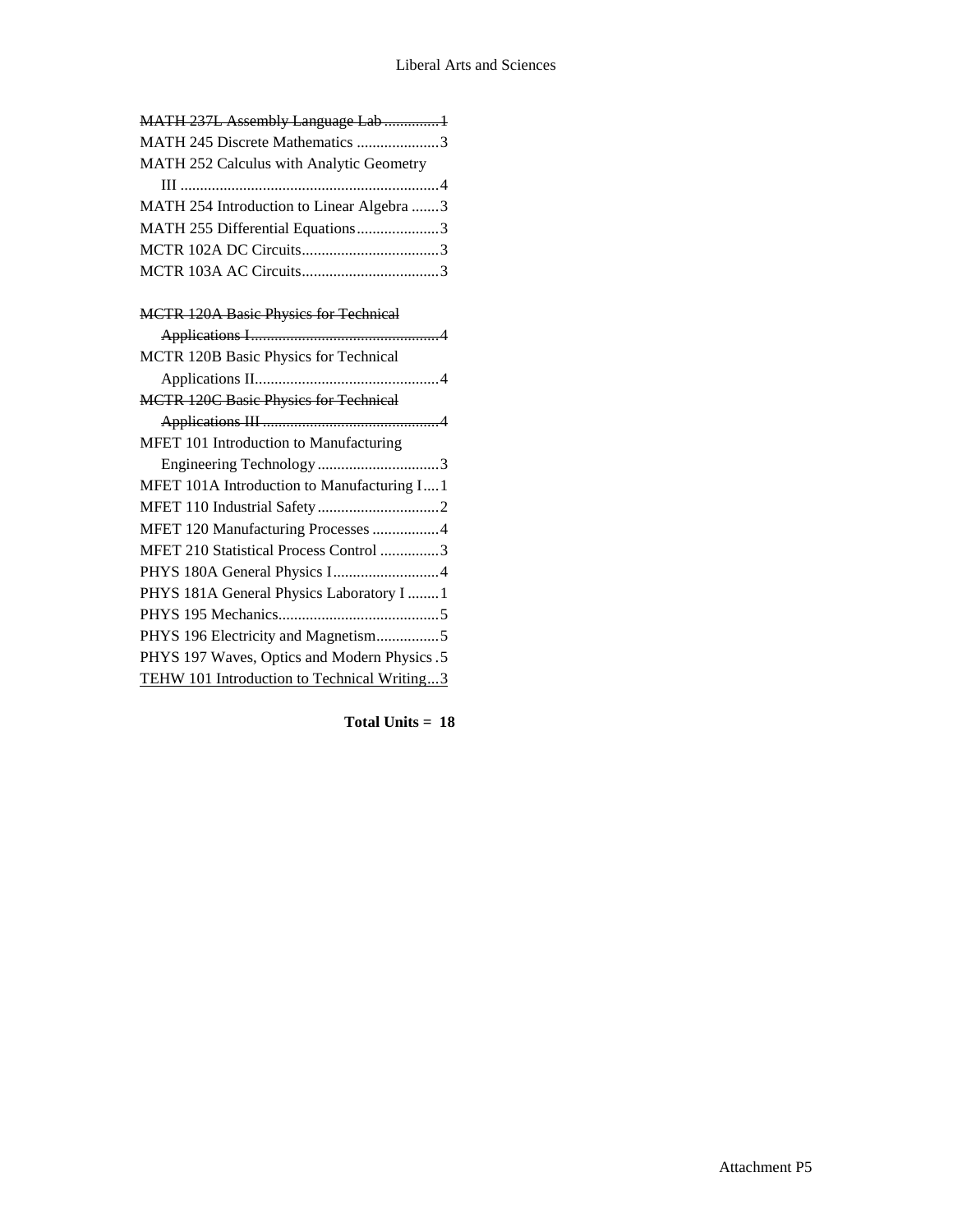# **Associate in Arts Liberal Arts and Sciences with an Emphasis in Scientific Studies Physical and Earth Sciences Specialization**

| <b>Courses Required for the Major:</b><br><b>Units</b> |
|--------------------------------------------------------|
| Students should complete a minimum of 18               |
| units in Physical and Earth Science courses:           |
| <b>AGRI 100 Principles of Sustainable</b>              |
|                                                        |
| ASTR 101 Descriptive Astronomy3                        |
|                                                        |
| ASTR 111 Astronomy Laboratory 1                        |
| <b>BIOL 200 Biological Statistics or</b>               |
| MATH 119 Elementary Statistics or                      |
| PSYC 258 Behavioral Science Statistics3                |
| CHEM 100 Fundamentals of Chemistry 3                   |
| CHEM 100L Fundamentals of Chemistry                    |
|                                                        |
| CHEM 111 Chemistry in Society3                         |
| CHEM 111L Chemistry and Society                        |
|                                                        |
| CHEM 130 Introduction to Organic and                   |
|                                                        |
| CHEM 130L Introduction to Organic and                  |
| Biological Chemistry Laboratory1                       |
| CHEM 152 Introduction to General Chemistry3            |
| CHEM 152L Introduction to General Chemistry            |
|                                                        |
| CHEM 200 General Chemistry I - Lecture3                |
| CHEM 200L General Chemistry I - Laboratory 2           |
| CHEM 201 General Chemistry II - Lecture3               |
| CHEM 201L General Chemistry II -                       |
|                                                        |
| CHEM 231 Organic Chemistry I - Lecture3                |
| CHEM 231L Organic Chemistry I - Laboratory 2           |
| CHEM 233 Organic Chemistry II - Lecture 3              |
| CHEM 233L Organic Chemistry II -                       |
|                                                        |
| CHEM 251 Analytical Chemistry 5                        |
| CISC 181 Principles of Information Systems4            |
|                                                        |
| CISC 192 C/C++ Programming 4                           |
| GEOG 101 Physical Geography3                           |

| GEOG 101L Physical Geography Laboratory 1    |
|----------------------------------------------|
| GEOG 102 Cultural Geography 3                |
| GEOG 104 World Regional Geography3           |
| GEOL 100 General Physical Geology3           |
| GEOL 101 General Geology Laboratory  1       |
|                                              |
| GISG 104 Geographic Information Science and  |
|                                              |
| GISG 110 Introduction to Mapping and         |
| Geographic Information Systems3              |
| MATH 150 Calculus with Analytic Geometry I 5 |
| MATH 151 Calculus with Analytic Geometry     |
|                                              |
| MATH 252 Calculus with Analytic Geometry     |
|                                              |
| PHYN 100 Survey of Physical Science3         |
| PHYN 101 Survey of Physical Science          |
|                                              |
| PHYS 100 Introductory Physics 4              |
|                                              |
|                                              |
|                                              |
| PHYS 180B General Physics II4                |
| PHYS 181A General Physics Laboratory I  1    |
| PHYS 181B General Physics Laboratory II  1   |
|                                              |
| PHYS 196 Electricity and Magnetism5          |
| PHYS 197 Waves, Optics and Modern Physics. 5 |
| SUST 101 Introduction to Sustainability3     |
| SUST 102 Environmental Ethics3               |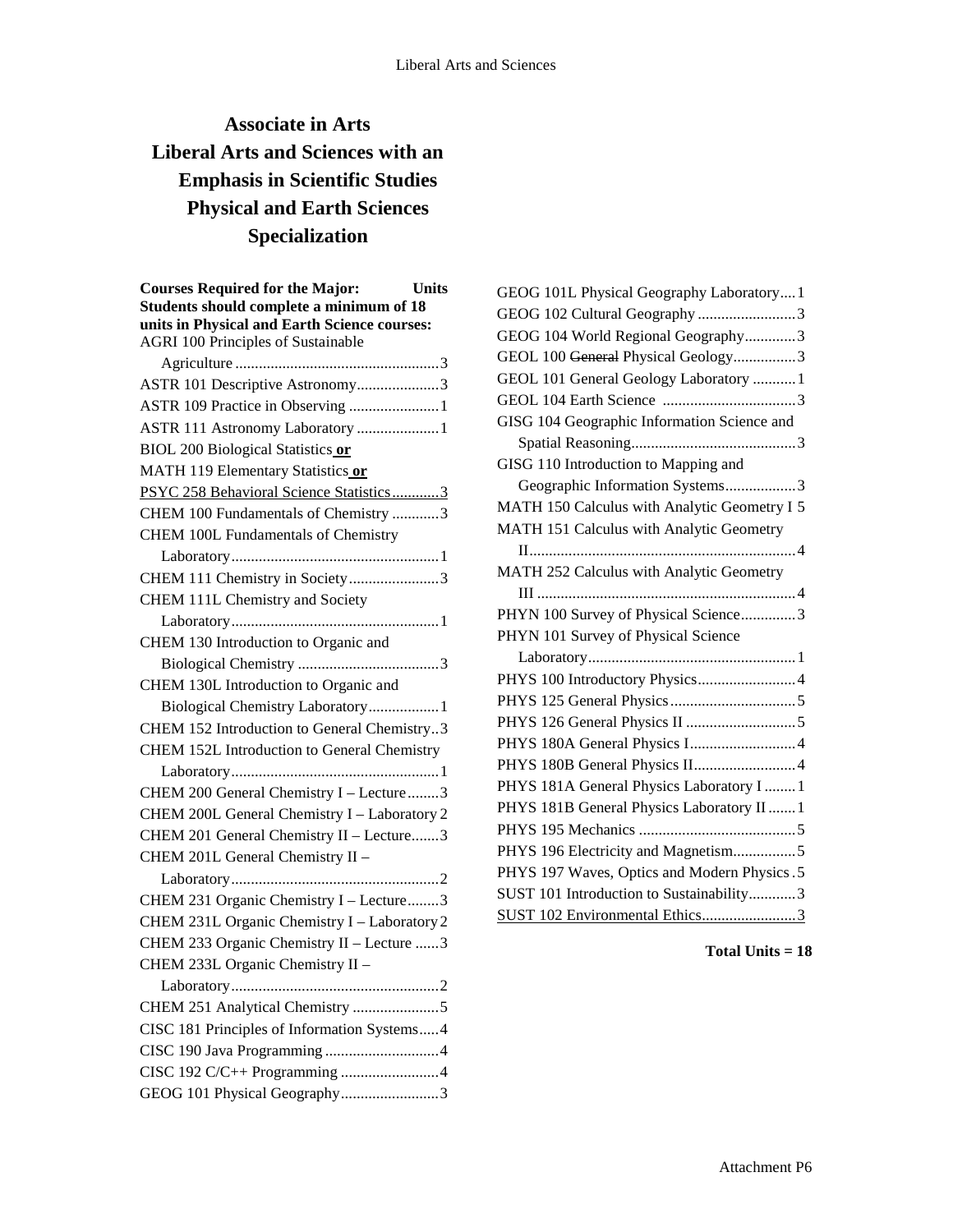# **Associate in Arts Liberal Arts and Sciences with an Emphasis in Social and Behavioral Sciences**

| <b>Courses Required for the Major:</b><br><b>Units</b><br>Students should complete a minimum of 18<br>units in Social and Behavioral Sciences<br>courses: |
|-----------------------------------------------------------------------------------------------------------------------------------------------------------|
| ADJU 101 Introduction to Administration of                                                                                                                |
|                                                                                                                                                           |
|                                                                                                                                                           |
| ANTH 102 Introduction to Physical                                                                                                                         |
|                                                                                                                                                           |
| ANTH 103 Introduction to Cultural                                                                                                                         |
|                                                                                                                                                           |
| ANTH 104 Laboratory in Physical                                                                                                                           |
|                                                                                                                                                           |
| ANTH 107 Introduction to Archaeology3                                                                                                                     |
| ANTH 115 Introduction to Archaeological Field                                                                                                             |
|                                                                                                                                                           |
| ANTH 210 Introduction to California Indians  3                                                                                                            |
| ANTH 215 Cultures of Latin America 3                                                                                                                      |
| <b>BIOL 200 Biological Statistics or</b>                                                                                                                  |
| MATH 119 Elementary Statistics or                                                                                                                         |
| PSYC 258 Behavioral Science Statistics3                                                                                                                   |
| BLAS 100 Introduction to Black Studies 3                                                                                                                  |
| BLAS 104 Black Psychology 3                                                                                                                               |
| BLAS 115 Sociology from a Black Perspective.3                                                                                                             |
| BLAS 116 Contemporary Social Problems from a                                                                                                              |
|                                                                                                                                                           |
|                                                                                                                                                           |
| BLAS 130 The Black Family3                                                                                                                                |
| BLAS 135 Introduction to Black Politics3                                                                                                                  |
| BLAS 140A History of the U.S., Black                                                                                                                      |
|                                                                                                                                                           |
| BLAS 140B History of the U.S., Black                                                                                                                      |
|                                                                                                                                                           |
| BLAS 145A Introduction to African History  3                                                                                                              |
| BLAS 145B Introduction to African History 3                                                                                                               |
| BLAS 150 Black Women in Literature and the                                                                                                                |
|                                                                                                                                                           |
| BLAS 155 Afro-American Literature3                                                                                                                        |
| BLAS 165 Sexuality and Black Culture3                                                                                                                     |
| CHIC 110A Introduction to Chicano Studies3                                                                                                                |
| CHIC 110B Introduction to Chicano Studies  3                                                                                                              |
| CHIC 130 Mexican Literature in Translation3                                                                                                               |

| CHIC 135 Chicana/o Literature3                  |
|-------------------------------------------------|
| CHIC 138 Literature of La Raza in Latin America |
|                                                 |
| CHIC 141A United States History from a Chicano  |
|                                                 |
| CHIC 141B United States History from a Chicano  |
|                                                 |
|                                                 |
|                                                 |
| CHIC 190 Chicano Images in Film3                |
| CHIC 201 Pre-Columbian Cultures of              |
|                                                 |
|                                                 |
| CHIL 101 Human Growth and Development3          |
|                                                 |
| CHIL 131 Curriculum: Language/Science  3        |
| CHIL 141 The Child, Family and Community3       |
|                                                 |
| CHIL 152 School Age Program Planning 3          |
| CHIL 160 Observing and Understanding            |
|                                                 |
| CHIL 161 Observations and Issues in Child       |
|                                                 |
| CHIL 162 Observing and Guiding Child            |
|                                                 |
| CHIL 165 Children with Special Needs3           |
| CHIL 175 Infant-Toddler Growth and              |
|                                                 |
| CHIL 176 Principles of Infant/Toddler           |
|                                                 |
| CHIL 180 Nutrition, Health and Safety for       |
|                                                 |
| CHIL 202 Administration of Early Childhood      |
|                                                 |
| CHIL 210 Supervision of Early Childhood         |
|                                                 |
| CISC 181 Principles of Information Systems 4    |
|                                                 |
| FUTR 101 Introduction to Futures Studies 3      |
| GEND 101 Introduction to Gender Studies3        |
|                                                 |
| GEOG 102 Cultural Geography 3                   |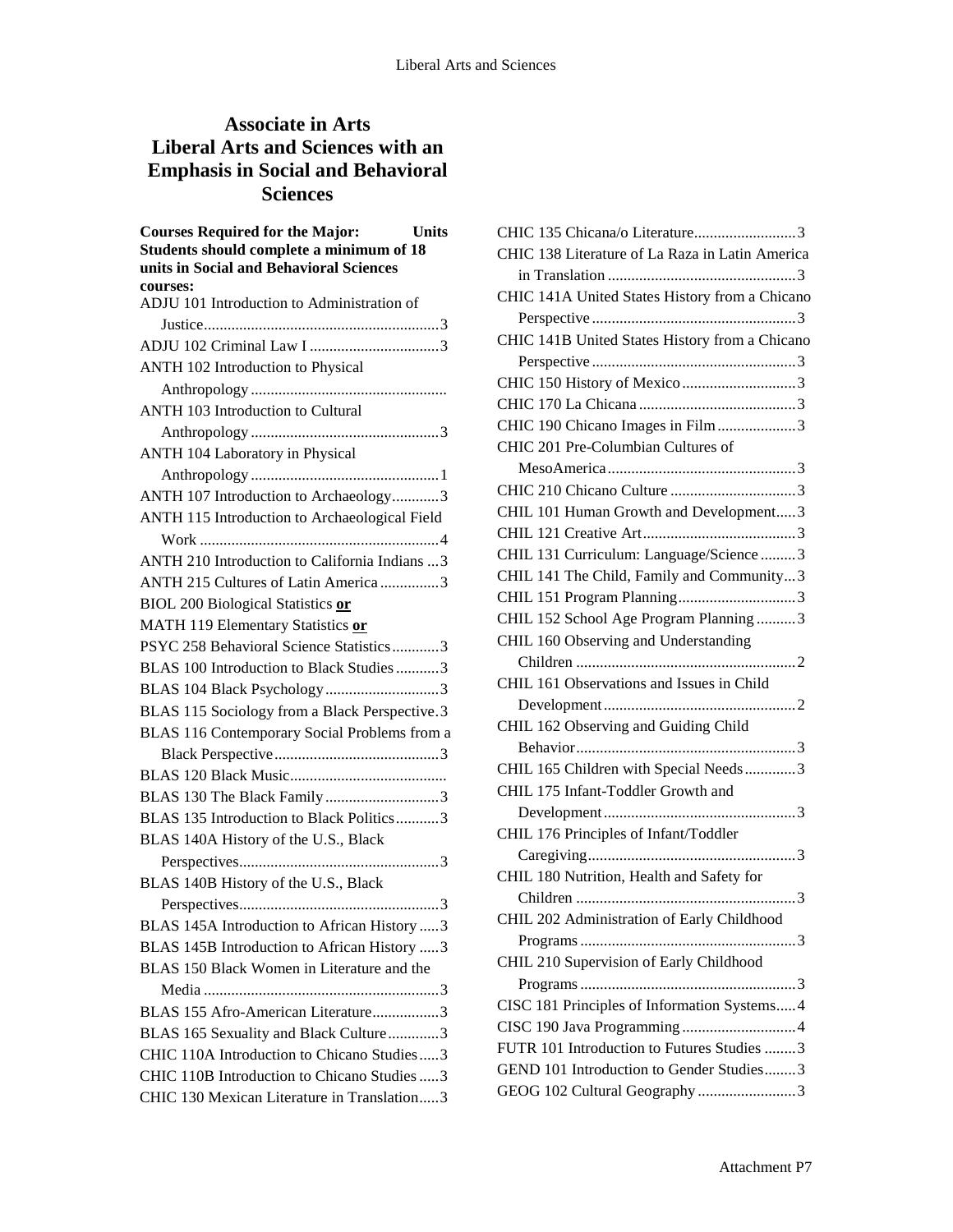| GEOG 104 World Regional Geography3             |
|------------------------------------------------|
|                                                |
|                                                |
| HIST 105 Introduction to Western Civilization  |
|                                                |
| HIST 106 Introduction to Western Civilization  |
|                                                |
| HIST 109 History of the United States I 3      |
| HIST 110 History of the United States II 3     |
| HIST 115A History of the Americas I3           |
| HIST 115B History of the Americas II3          |
| HIST 120 Introduction to Asian Civilizations3  |
| HIST 121 Asian Civilizations in Modern Times 3 |
| HIST 123 U.S. History from the Asian Pacific   |
|                                                |
| HUMS 101 Introduction to Human Aging 3         |
| HUMS 110 Social Work Fields of Service3        |
| HUMS 120 Introduction to Social Work3          |
| LIBS 101 Information Literacy and Research     |
|                                                |
| PEAC 101 Introduction to Peace Studies 3       |
| PEAC 102 Nonviolence and Conflict              |
|                                                |
| PEAC 201 Environmental Sustainability, Justice |
|                                                |
| POLI 101 Introduction to Political Science3    |
| POLI 102 The American Political System 3       |
| POLI 103 Comparative Politics3                 |
| POLI 140 Contemporary International Politics3  |
| PSYC 101 General Psychology3                   |
| PSYC 135 Marriage and Family Relations 3       |
| PSYC 137 Human Sexual Behavior3                |
| PSYC 155 Introduction to Personality 3         |
| PSYC 161 Introduction to Counseling3           |
| PSYC 166 Introduction to Social Psychology3    |
|                                                |
| PSYC 230 Psychology of Lifespan                |
|                                                |
| PSYC 245 Abnormal Psychology 3                 |
| PSYC 255 Introduction to Psychological         |
|                                                |
| PSYC 260 Introduction to Physiological         |
|                                                |
| SOCO 101 Principles of Sociology3              |
| SOCO 110 Contemporary Social Problems 3        |
| SOCO 125 Sociology of the Family3              |
|                                                |
| SOCO 150 Sociology of Latinos/Latinas 3        |

| SOCO 201 Advanced Principles of Sociology3 |
|--------------------------------------------|
| SOCO 223 Globalization and Social Change3  |
|                                            |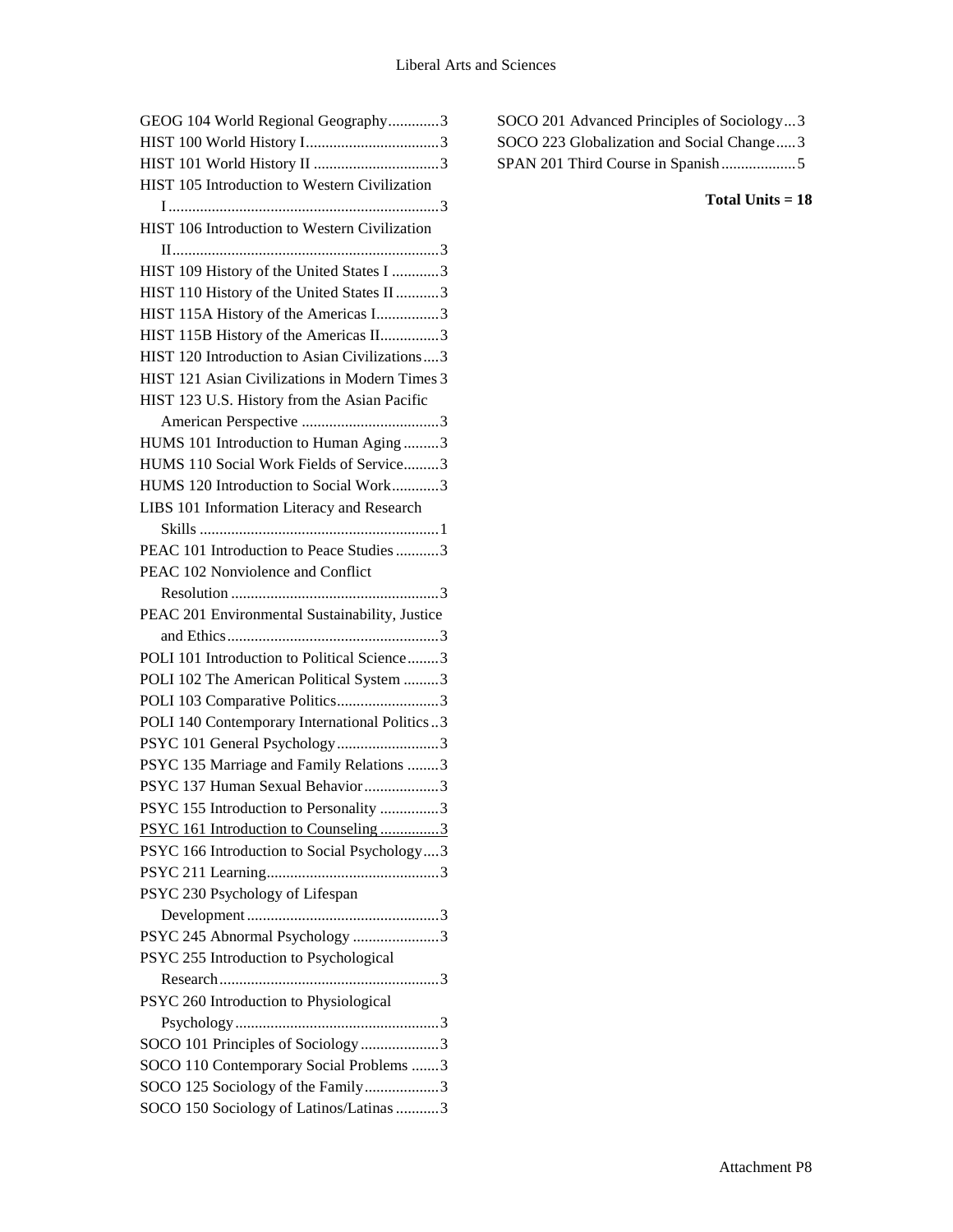Adoption of a new program at City College.

Proposed new program at City College:

# **Associate in Science Degree Mathematics for Transfer**

| <b>Courses Required for the Major:</b><br><b>Units</b>                                    |
|-------------------------------------------------------------------------------------------|
| MATH 150 Calculus with Analytic Geometry                                                  |
|                                                                                           |
| MATH 151 Calculus with Analytic Geometry                                                  |
|                                                                                           |
| MATH 252 Calculus with Analytic Geometry                                                  |
|                                                                                           |
| Select one of the following courses:<br>Units                                             |
| MATH 254 Introduction to Linear Algebra 3                                                 |
| MATH 255 Differential Equations3                                                          |
| Select one of the following courses not selected                                          |
| from above:<br>Units                                                                      |
| (It is recommended that students select courses                                           |
| that meet lower division major preparation<br>requirements for their transfer university) |
| MATH 107 Introduction to Scientific                                                       |
| Programming and                                                                           |
| MATH 107L Introduction to Scientific                                                      |
|                                                                                           |
| MATH 119 Elementary Statistics or                                                         |
| PSYC 258 Behavioral Science Statistics3                                                   |
| MATH 245 Discrete Mathematics 3                                                           |
| MATH 254 Introduction to Linear Algebra or                                                |
| MATH 255 Differential Equations3                                                          |
| CISC 186 Visual Basic Programming4                                                        |
|                                                                                           |
|                                                                                           |
|                                                                                           |

**Total Units = 19-21**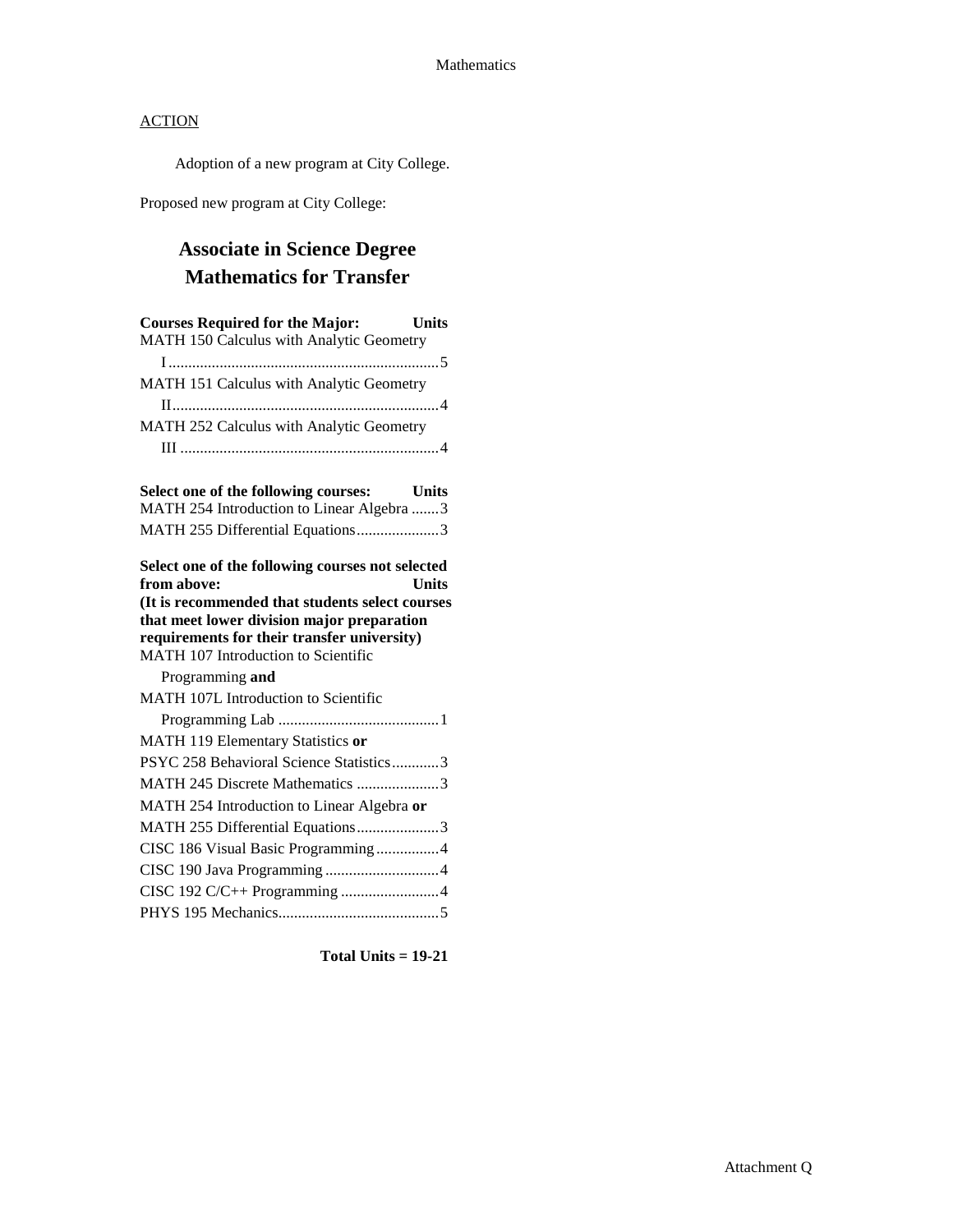Adoption of a program revision at Mesa College.

Proposed program revisions at Mesa College:

# **Certificate of Performance Multimedia Survey**

| <b>Courses Required for the Major:</b>                                                  | <b>Units</b> |
|-----------------------------------------------------------------------------------------|--------------|
| ARTF 150A Two-Dimensional Design3                                                       |              |
| MULT 101 Introduction to Multimedia 4                                                   |              |
|                                                                                         |              |
|                                                                                         |              |
| Select two courses from the following: Units<br>ARTF 150B Beginning Graphic Design or 3 |              |
|                                                                                         |              |
|                                                                                         |              |
| ARTF 210A Life Drawing I or 3                                                           |              |
| MULT 118 Multimedia Production or 3                                                     |              |
| MULT 121 Digital Image Editing I: Introduction                                          |              |
|                                                                                         |              |
| MULT 122 Vector Image Editing or 3                                                      |              |
| MULT 123 Digital Video or 3                                                             |              |
| MULT 127 Creating User-Centered Websites                                                |              |
| Content MULT 137 3D Animation I:                                                        |              |
| Introduction to 3D Animation or 3                                                       |              |
| MULT 139 3D Animation II: Character Design                                              |              |
| for Film and Video Game Production or 3                                                 |              |
| MULT 141 3D Animation III: Realism, Physics,                                            |              |
|                                                                                         |              |
| MULT 143 3D Animation IV: 3D Short Film                                                 |              |
|                                                                                         |              |

**Total Units = 17**

# **Associate in Science Degree Multimedia**

| <b>Courses Required for the Major:</b>         | <b>Units</b> |
|------------------------------------------------|--------------|
| MULT 101 Introduction to Multimedia 4          |              |
|                                                |              |
| MULT 121 Digital Image Editing I: Introduction |              |
|                                                |              |
|                                                |              |
|                                                |              |
| Select 18 to 20 units from the following:Units |              |
| ARTF 150A Two-Dimensional Design or 3          |              |
| ARTF 151 Three-Dimensional Design or 3         |              |
|                                                |              |
| ARTF 210A Life Drawing I or 3                  |              |
|                                                |              |
| CBTE 126 Document Processing or 3              |              |
| MULT 114 Flash Game Development or 4           |              |
| MULT 116 Flash Game Development or  4          |              |
| MULT 118 Multimedia Production or 3            |              |
| MULT 120 Video Game Development I:             |              |
| Introduction to Game Design or 3               |              |
| MULT 122 Vector Image Editing or 3             |              |
| MULT 127 Creating User-Centered Websites       |              |
|                                                |              |
| MULT 137 3D Animation I: Introduction to 3D    |              |
|                                                |              |
| MULT 139 3D Animation II: Character Design     |              |
| for Film and Video Game Production or  3       |              |
| MULT 141 3D Animation III: Realism, Physics,   |              |
|                                                |              |
| MULT 143 3D Animation IV: 3D Short Film        |              |
|                                                |              |
|                                                |              |

**Total Units = 32-34**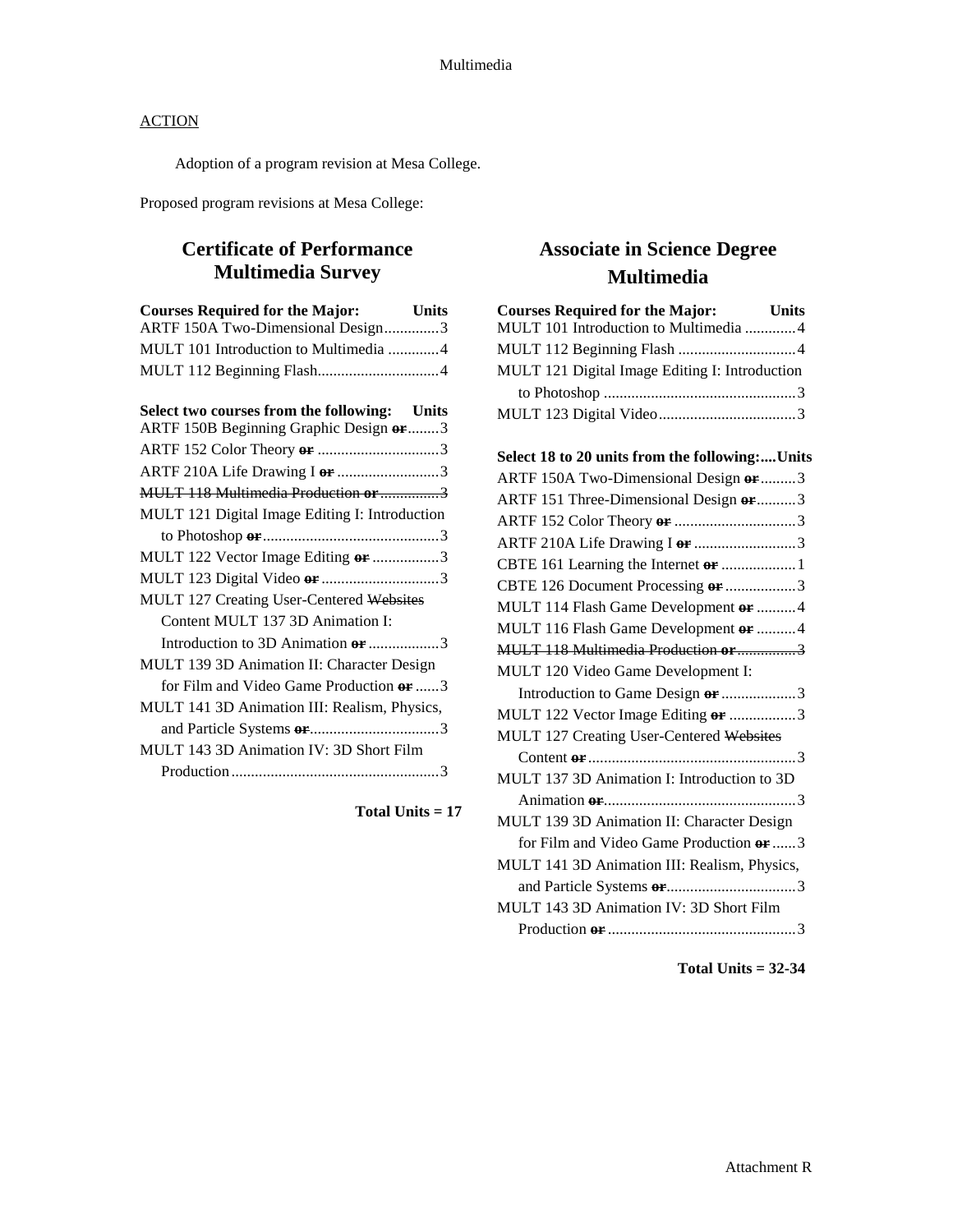Adoption of a new program at Miramar College.

Proposed new program at Miramar College:

# **Associate in Science Degree Physics for Transfer**

| <b>Courses Required for the Major:</b>          | <b>Units</b> |
|-------------------------------------------------|--------------|
|                                                 |              |
|                                                 |              |
| PHYS 197 Waves, Optics and Modern Physics  5    |              |
| MATH 150 Calculus with Analytic Geometry I  5   |              |
| MATH 151 Calculus with Analytic Geometry II 4   |              |
| MATH 252 Calculus with Analytic Geometry III. 4 |              |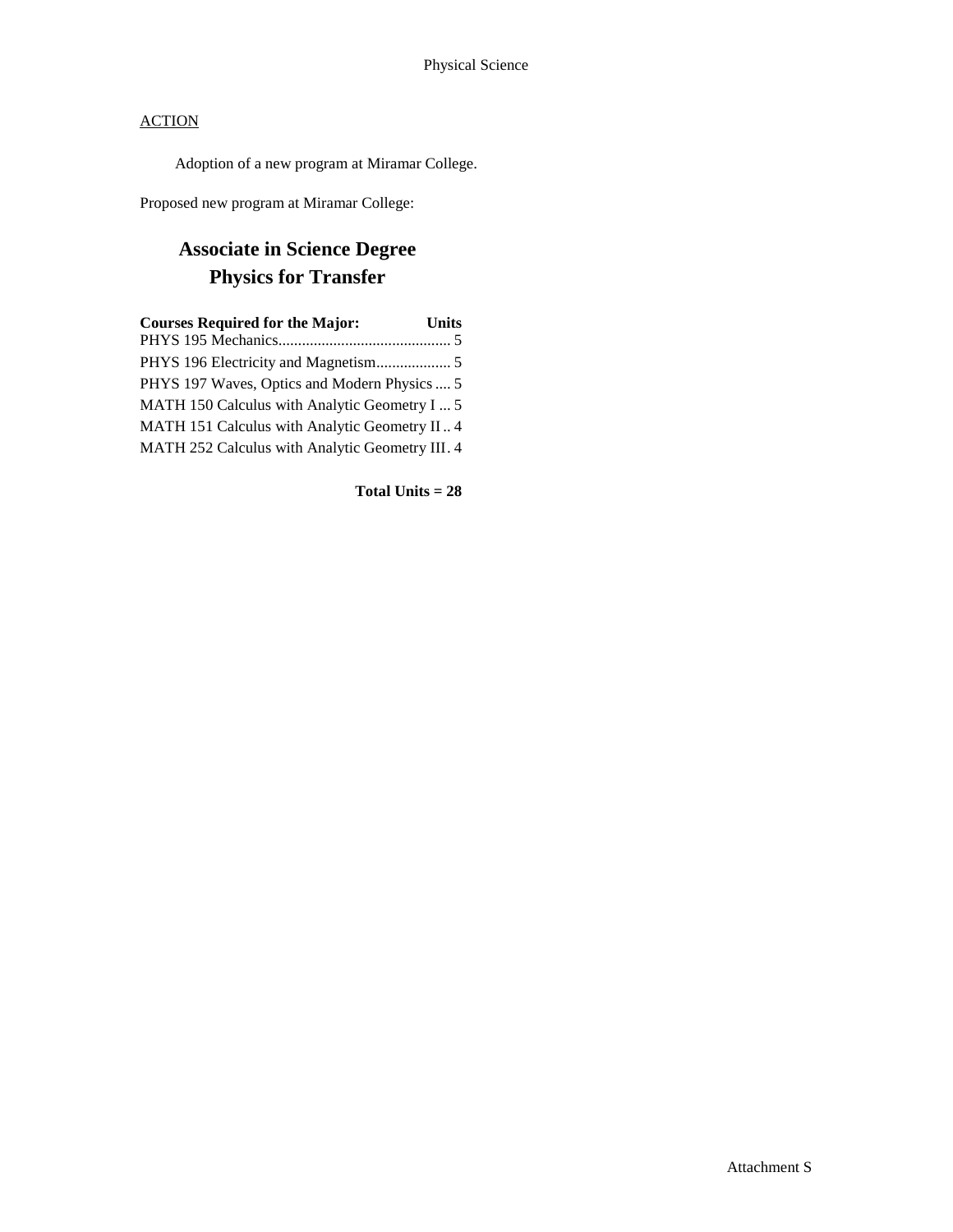Adoption of a new program at City College.

Proposed new program at City College:

# **Associate in Science Degree Physics for Transfer**

| <b>Courses Required for the Major:</b>          | <b>Units</b> |
|-------------------------------------------------|--------------|
|                                                 |              |
|                                                 |              |
| PHYS 197 Waves, Optics and Modern Physics  5    |              |
| MATH 150 Calculus with Analytic Geometry I  5   |              |
| MATH 151 Calculus with Analytic Geometry II 4   |              |
| MATH 252 Calculus with Analytic Geometry III. 4 |              |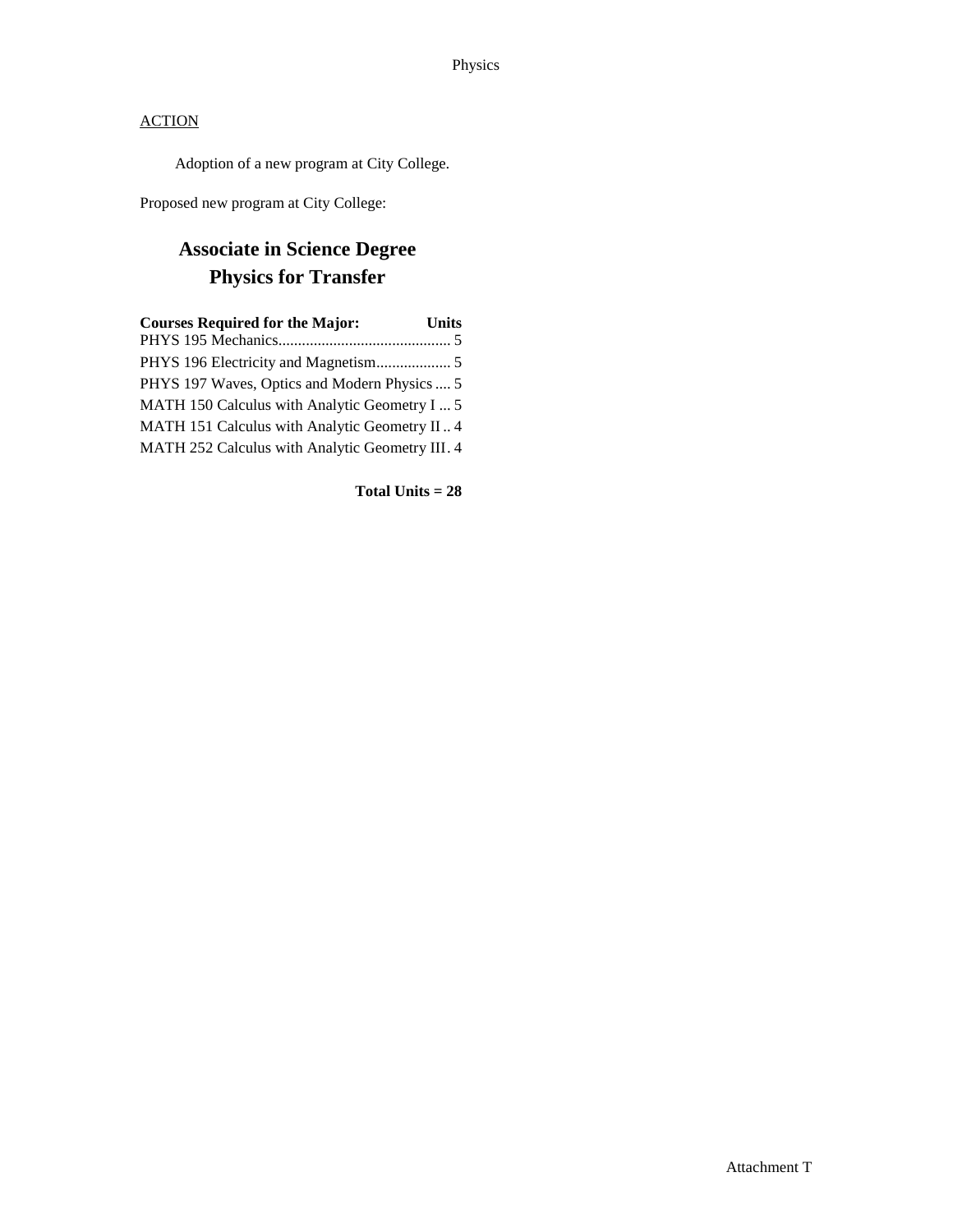Adoption of a program revision at Miramar College.

Proposed program revision at Miramar College:

# **Associate in Arts Degree Psychology**

| <b>Courses Required for the Major:</b>             | Units |
|----------------------------------------------------|-------|
| PSYC 101 General Psychology                        | 3     |
| MATH 119 Elementary Statistics or                  |       |
| PSYC 258 Behavioral Science Statistics 3           |       |
| Select at least 12 units from the following: Units |       |
| BIOL 107 General Biology-Lecture and               |       |
|                                                    |       |
|                                                    |       |
| BIOL 210A Introduction to the Biological           |       |
|                                                    |       |
| BIOL 210B Introduction to the Biological           |       |
|                                                    |       |
|                                                    |       |
| CHEM 100 Fundamentals of Chemistry  3              |       |
| <b>CHEM 100L Fundamentals of Chemistry</b>         |       |
|                                                    |       |
| CHEM 130 Introduction to Organic and               |       |
|                                                    |       |
| CHEM 130L Introduction to Organic and              |       |
| Biological Chemistry Laboratory 1                  |       |
| CHEM 152 Introduction to General Chemistry 3       |       |
| CHEM 152L Introduction to General Chemistry        |       |
|                                                    |       |
|                                                    |       |
|                                                    |       |
| ECON 120 Principles of Macroeconomics 3            |       |
| MATH 121 Basic Techniques of Applied               |       |
|                                                    |       |
| MATH 122 Basic Techniques of Calculus II  3        |       |
|                                                    |       |
| MATH 150 Calculus with Analytic Geometry I  5      |       |
| MATH 151 Calculus with Analytic Geometry           |       |
|                                                    |       |
| MATH 252 Calculus with Analytic Geometry           |       |
|                                                    |       |
| PHIL 100 Logic and Critical Thinking 3             |       |

| PHYS 196 Electricity and Magnetism5          |
|----------------------------------------------|
| PHYS 197 Waves, Optics and Modern Physics. 5 |
| PSYC 121 Introduction to Child Psychology3   |
| PSYC 123 Adolescent Psychology 3             |
| PSYC 133 Psychology of Women 3               |
| PSYC 135 Marriage and Family Relations 3     |
| PSYC 137 Human Sexual Behavior3              |
| PSYC 155 Introduction to Personality 3       |
| PSYC 166 Introduction to Social Psychology3  |
|                                              |
| PSYC 230 Psychology of Lifespan              |
|                                              |
| PSYC 245 Abnormal Psychology 3               |
| PSYC 255 Introduction to Psychological       |
|                                              |
| PSYC 260 Introduction to Physiological       |
|                                              |
| SOCO 101 Principles of Sociology3            |
|                                              |

**Total Units = 148 18**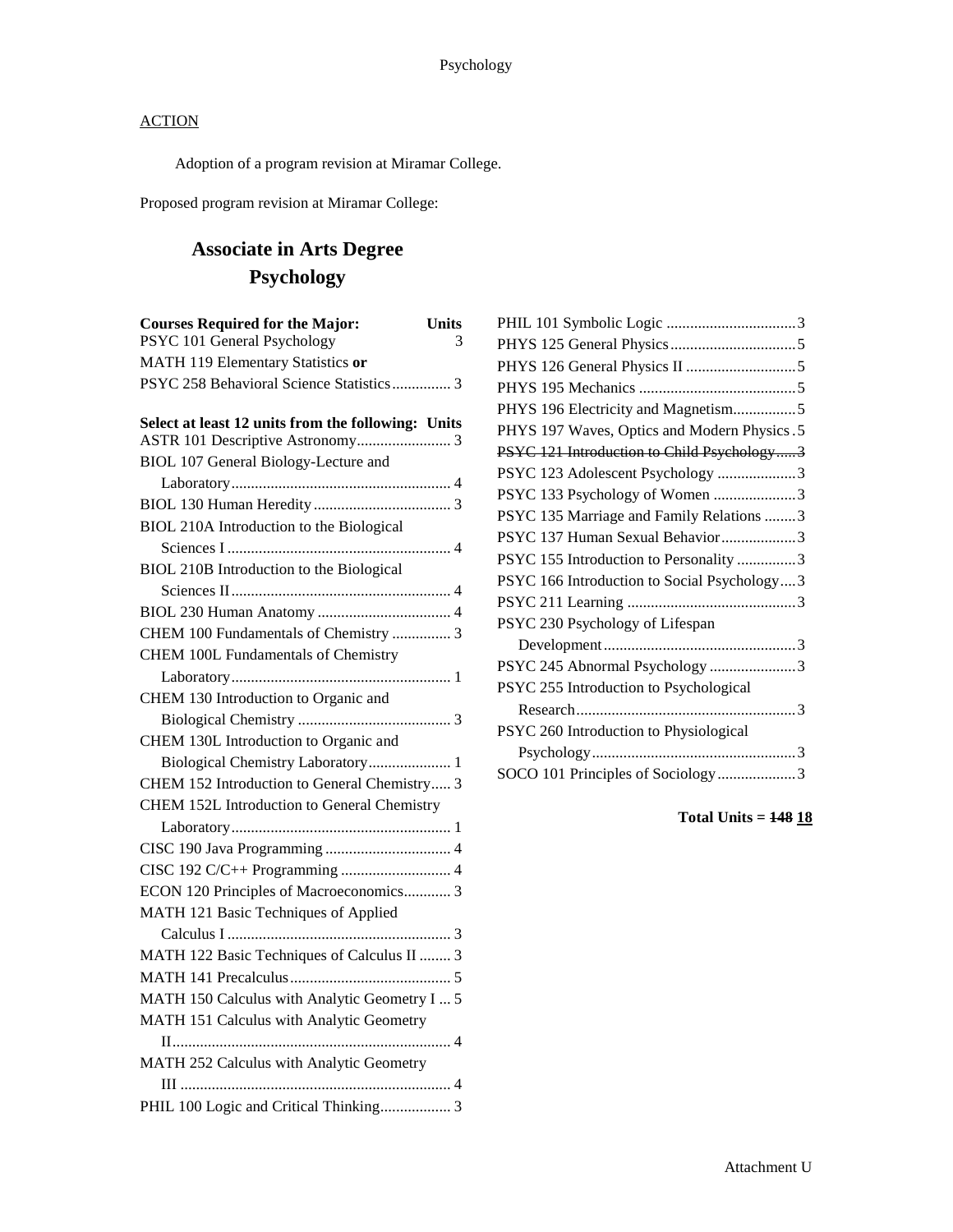Adoption of a new program at City College.

Proposed new program at City College:

# **Associate in Arts Degree Political Science for Transfer**

| <b>Courses Required for the Major:</b>                                                      | <b>Units</b> |
|---------------------------------------------------------------------------------------------|--------------|
| POLI 102 The American Political System  3                                                   |              |
| Select three of the following courses:                                                      | <b>Units</b> |
| (It is recommended that students select courses                                             |              |
| that meet lower division major preparation                                                  |              |
| requirements for their transfer university)<br>POLI 101 Introduction to Political Science 3 |              |
|                                                                                             |              |
|                                                                                             |              |
| POLI 140 Contemporary International Politics  3                                             |              |
| MATH 119 Elementary Statistics or                                                           |              |
| PSYC 258 Behavioral Science Statistics 3                                                    |              |
| Select two of the following courses not selected                                            |              |
| from above:                                                                                 | <b>Units</b> |
| (It is recommended that students select courses                                             |              |
| that meet lower division major preparation<br>requirements for their transfer university)   |              |
|                                                                                             |              |
| <b>ANTH 103 Introduction to Cultural</b>                                                    |              |
|                                                                                             |              |
| BUSE 140 Business Law and the Legal                                                         |              |
|                                                                                             |              |
| ECON 120 Principles of Macroeconomics 3                                                     |              |
| ECON 121 Principles of Microeconomics  3                                                    |              |
| ENGL 105 Composition and Literature  3                                                      |              |
| ENGL 205 Critical Thinking and Intermediate                                                 |              |
|                                                                                             |              |
|                                                                                             |              |
|                                                                                             |              |
| HIST 105 Introduction to Western Civilization I 3                                           |              |
| HIST 106 Introduction to Western Civilization II. 3                                         |              |
| PEAC 102 Nonviolence and Conflict Resolution 3                                              |              |
| POLI 101 Introduction to Political Science 3                                                |              |
|                                                                                             |              |
| POLI 140 Contemporary International Politics  3                                             |              |
|                                                                                             |              |

MATH 119 Elementary Statistics **or** PSYC 258 Behavioral Science Statistics............... 3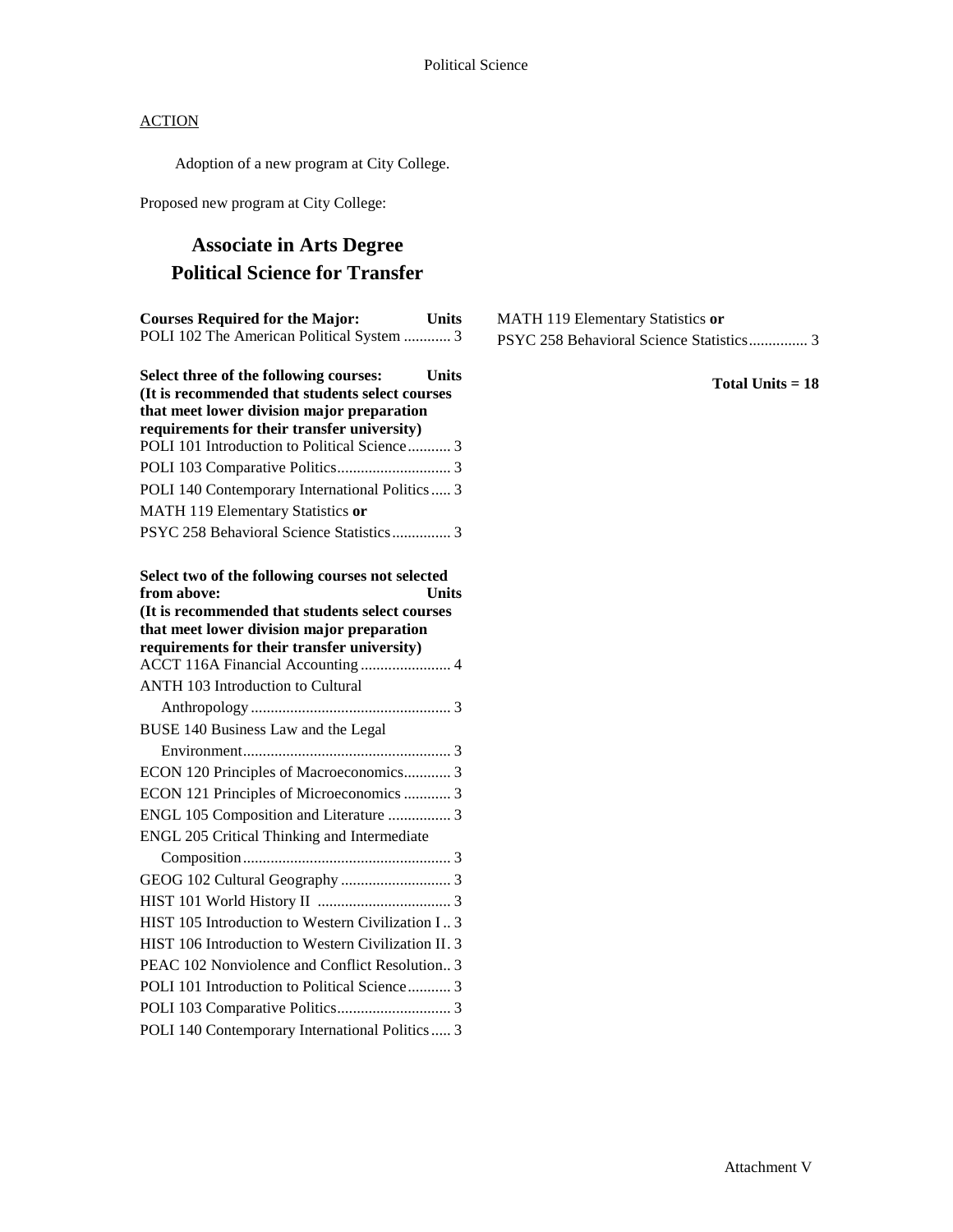Adoption of a new program at Miramar College.

Proposed new program at Miramar College:

# **Associate in Arts Degree History for Transfer**

| <b>Courses Required for the Major:</b><br>Units                                                                                           |
|-------------------------------------------------------------------------------------------------------------------------------------------|
|                                                                                                                                           |
|                                                                                                                                           |
| HIST 109 History of the United States I 3                                                                                                 |
| HIST 110 History of the United States II 3                                                                                                |
| Select one of the following courses:<br><b>Units</b><br>(It is recommended that students select<br>courses that meet lower division major |
| preparation requirements for their transfer                                                                                               |
| university)                                                                                                                               |
| HIST 120 Introduction to Asian Civilizations3                                                                                             |
| HIST 121 Asian Civilizations in Modern Times 3                                                                                            |
| GEOG 102 Cultural Geography 3                                                                                                             |
| GEOG 104 World Regional Geography3                                                                                                        |
|                                                                                                                                           |
| SPAN 102 Second Course in Spanish 5                                                                                                       |
| SPAN 201 Third Course in Spanish5                                                                                                         |
| SPAN 202 Fourth Course in Spanish 5                                                                                                       |
| SPAN 215 Spanish for Spanish Speakers I 5                                                                                                 |
| SPAN 216 Spanish for Spanish Speakers II5                                                                                                 |
| Select one of the following courses not selected<br>from above:<br><b>Units</b><br>(It is recommended that students select                |
| courses that meet lower division major                                                                                                    |
| preparation requirements for their transfer                                                                                               |
| university)                                                                                                                               |
| HIST 105 Introduction to Western Civilization                                                                                             |
|                                                                                                                                           |
| HIST 106 Introduction to Western Civilization                                                                                             |
|                                                                                                                                           |
| HIST 120 Introduction to Asian Civilizations3                                                                                             |
| HIST 121 Asian Civilizations in Modern Times 3                                                                                            |
| ANTH 103 Introduction to Cultural                                                                                                         |
|                                                                                                                                           |
| ARTF 107 Contemporary Art3                                                                                                                |
| ARTF 109 History of Modern Art3                                                                                                           |
| ARTF 110 Art History: Prehistoric to Gothic  3                                                                                            |
| ARTF 111 Art History: Renaissance to Modern 3                                                                                             |

| GEOG 102 Cultural Geography 3               |  |
|---------------------------------------------|--|
| GEOG 104 World Regional Geography3          |  |
| MUSI 103 History of Rock Music 3            |  |
| MUSI 111 Jazz - History and Development  3  |  |
| POLI 101 Introduction to Political Science3 |  |
| PSYC 101 General Psychology 3               |  |
| SOCO 101 Principles of Sociology 3          |  |
|                                             |  |

## **Total Units = 18-20**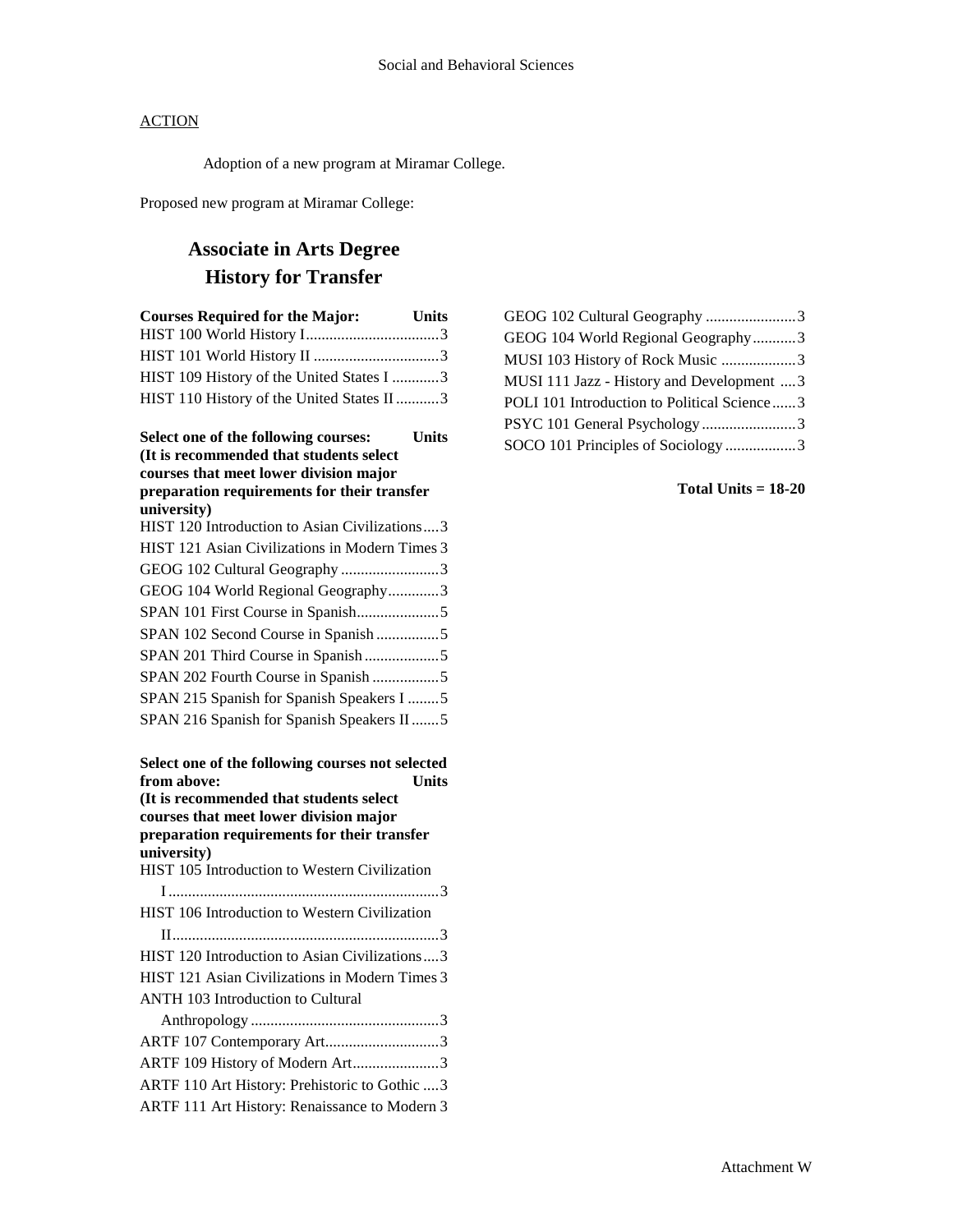Adoption of a program revision at City College.

Proposed program revision at City College:

# **Associate in Arts Degree Two-Dimensional Art Emphasis**

| <b>Courses Required for the Major:</b>                                                          | <b>Units</b> |
|-------------------------------------------------------------------------------------------------|--------------|
| ARTF 110 Art History: Prehistoric to Gothic  3<br>ARTF 111 Art History: Renaissance to Modern 3 |              |
| ARTF 150A Two-Dimensional Design3                                                               |              |
| ARTF 151 Three-Dimensional Design3                                                              |              |
| ARTF 155A Freehand Drawing I3                                                                   |              |
| ARTF 155B Freehand Drawing II3                                                                  |              |
| ARTF 165A Composition in Painting I3                                                            |              |
| ARTF 210A Life Drawing I3                                                                       |              |
| PHOT 100 Basic Black and White Photography3                                                     |              |

# **Select two courses from the following:.....Units** ARTF 165A Composition in Painting I **or** ARTF 109 History of Modern Art **or** ART 115 African Art **or** ARTF 150B Beginning Graphic Design ............3 ARTF 165B Composition in Painting II **or** ARTF 165C Composition in Painting III **or** ARTF 165D Composition in Painting IV...........3 ARTF 100 Art Orientation .................................3 ARTF 210B Life Drawing II **or** ARTF 170A Contemporary Crafts I **or** ARTF 170B Contemporary Crafts II **or** ARTF 170C Contemporary Crafts III **or** ARTF 175A Sculpture I **or** ARTF 175B Sculpture II **or** ARTF 175C Sculpture III...................................3 ARTF 195A Ceramics I **or** ARTF 115 African Art **or** ARTF 210C Life Drawing III.............................3 ARTF 195B115 CeramicsAfrican IIArt ARTF 195C Ceramics III ARTF 196 Clay and Glaze Technology ARTF 197A Handbuilding Ceramics I ARTF 197B Handbuilding Ceramics II ARTF 210B Life Drawing II ARTG 125 Digital Media...................................3

ARTF 175A Sculpture I .....................................3

### **Total Units = 33 27**